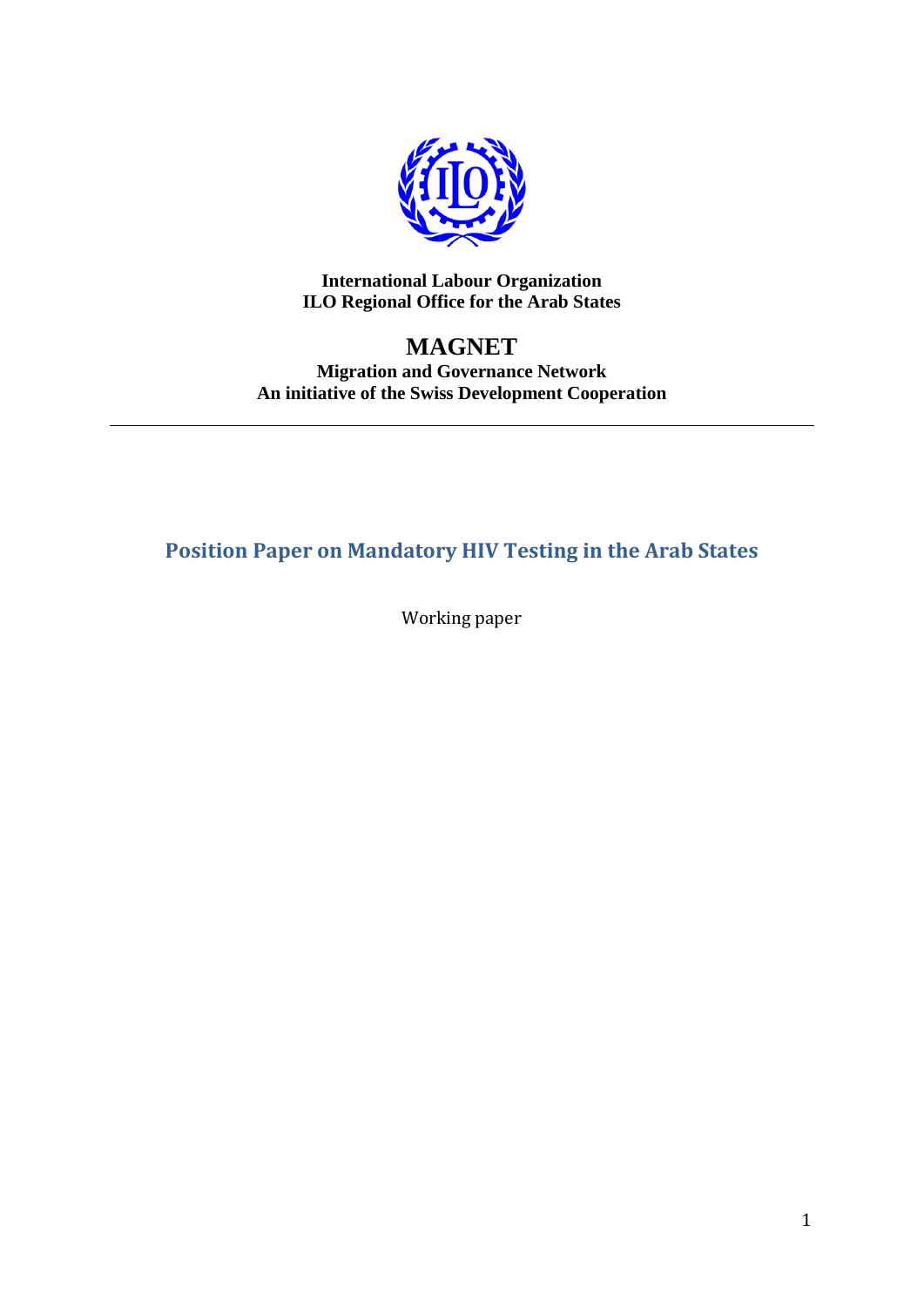## **Contents**

| 1. |                                                                                                                                                                                                                                                                                                                                                                                                                                                                                                                                                  |  |
|----|--------------------------------------------------------------------------------------------------------------------------------------------------------------------------------------------------------------------------------------------------------------------------------------------------------------------------------------------------------------------------------------------------------------------------------------------------------------------------------------------------------------------------------------------------|--|
| 2. |                                                                                                                                                                                                                                                                                                                                                                                                                                                                                                                                                  |  |
| 3. |                                                                                                                                                                                                                                                                                                                                                                                                                                                                                                                                                  |  |
| 4. |                                                                                                                                                                                                                                                                                                                                                                                                                                                                                                                                                  |  |
| 5. | Alternatives to Mandatory HIV Testing and                                                                                                                                                                                                                                                                                                                                                                                                                                                                                                        |  |
|    |                                                                                                                                                                                                                                                                                                                                                                                                                                                                                                                                                  |  |
| 6. | Suggestions for Future Studies on the Economic Evaluation of                                                                                                                                                                                                                                                                                                                                                                                                                                                                                     |  |
|    |                                                                                                                                                                                                                                                                                                                                                                                                                                                                                                                                                  |  |
|    | 1.1. Techniques for the Economic Evaluation of Mandatory                                                                                                                                                                                                                                                                                                                                                                                                                                                                                         |  |
|    | ${\hbox{HIV Testing}\xspace} \label{thm:main} \begin{minipage}[t]{0.9\linewidth} \textbf{HIV Testing}\xspace} \end{minipage} \begin{minipage}[t]{0.9\linewidth} \textbf{HIV Testing}\xspace} \end{minipage} \begin{minipage}[t]{0.9\linewidth} \textbf{HIV Testing}\xspace} \end{minipage} \begin{minipage}[t]{0.9\linewidth} \textbf{HIV Testing}\xspace} \end{minipage} \begin{minipage}[t]{0.9\linewidth} \textbf{HIV Testing}\xspace} \end{minipage} \begin{minipage}[t]{0.9\linewidth} \textbf{HIV Testing}\xspace} \end{minipage} \begin{$ |  |
|    |                                                                                                                                                                                                                                                                                                                                                                                                                                                                                                                                                  |  |
|    |                                                                                                                                                                                                                                                                                                                                                                                                                                                                                                                                                  |  |
| 7. |                                                                                                                                                                                                                                                                                                                                                                                                                                                                                                                                                  |  |
|    |                                                                                                                                                                                                                                                                                                                                                                                                                                                                                                                                                  |  |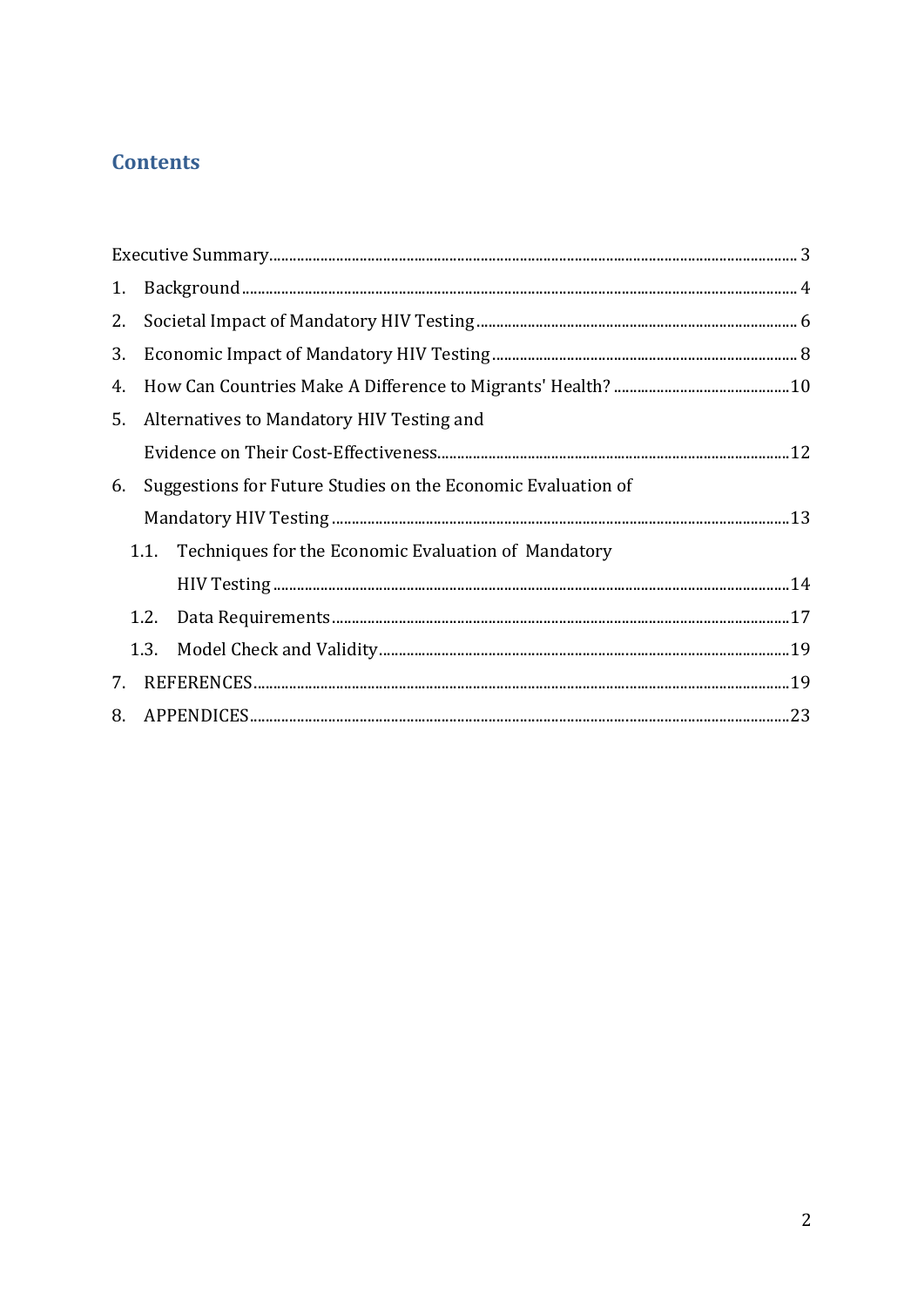### **Executive Summary**

The International Labour Organization (ILO), together with the United Nations Programme on HIV/AIDS (UNAIDS) and the International Organization for Migration (IOM) take the position that mandatory HIV testing of migrant workers violates their fundamental human rights and is not a cost-effective means of preventing the spread of HIV transmission or mitigating the impacts of the epidemic. Mandatory HIV testing for employment purposes is discriminatory and violates privacy rights protected under international human rights law. First, requiring workers to undergo HIV testing to migrate for employment or to remain in employment is not justified by public health arguments. Second, exclusion of HIV-positive migrant workers from employment due to their HIV status alone is discriminatory. An HIV-positive worker can live with the virus for many years without developing any symptoms of the disease, and without posing any threat of HIV transmission to his or her fellow workers through casual contact. With proper care, support and treatment, she or he can continue to contribute to the workplace and to society, continuing to live a productive, meaningful life for decades.

ILO considers that alternative policy options, such as voluntary HIV testing and counselling should be implemented. This paper examines the societal and economic impacts of mandatory HIV testing and makes recommendations on how countries can respect migrant workers' fundamental rights while preventing HIV transmission and addressing mitigate the impacts of HIV epidemic. The paper sets out alternative policy options to mandatory HIV testing and evidence around their effectiveness based on the relevant literature.

While the paper sets out the issues around mandatory HIV testing and evidence from various countries, it also includes a proposal for the design of a future study aimed at investigating the economic and societal costs and outcomes of mandatory HIV testing and various HIV interventions. This future study would allow researchers to identify what is available and what is missing, and what data is required to perform informative economic analyses for various HIV policy options. The outputs of such a study would provide policy-makers with guidance on how to make informed decisions on prioritisation of limited resources.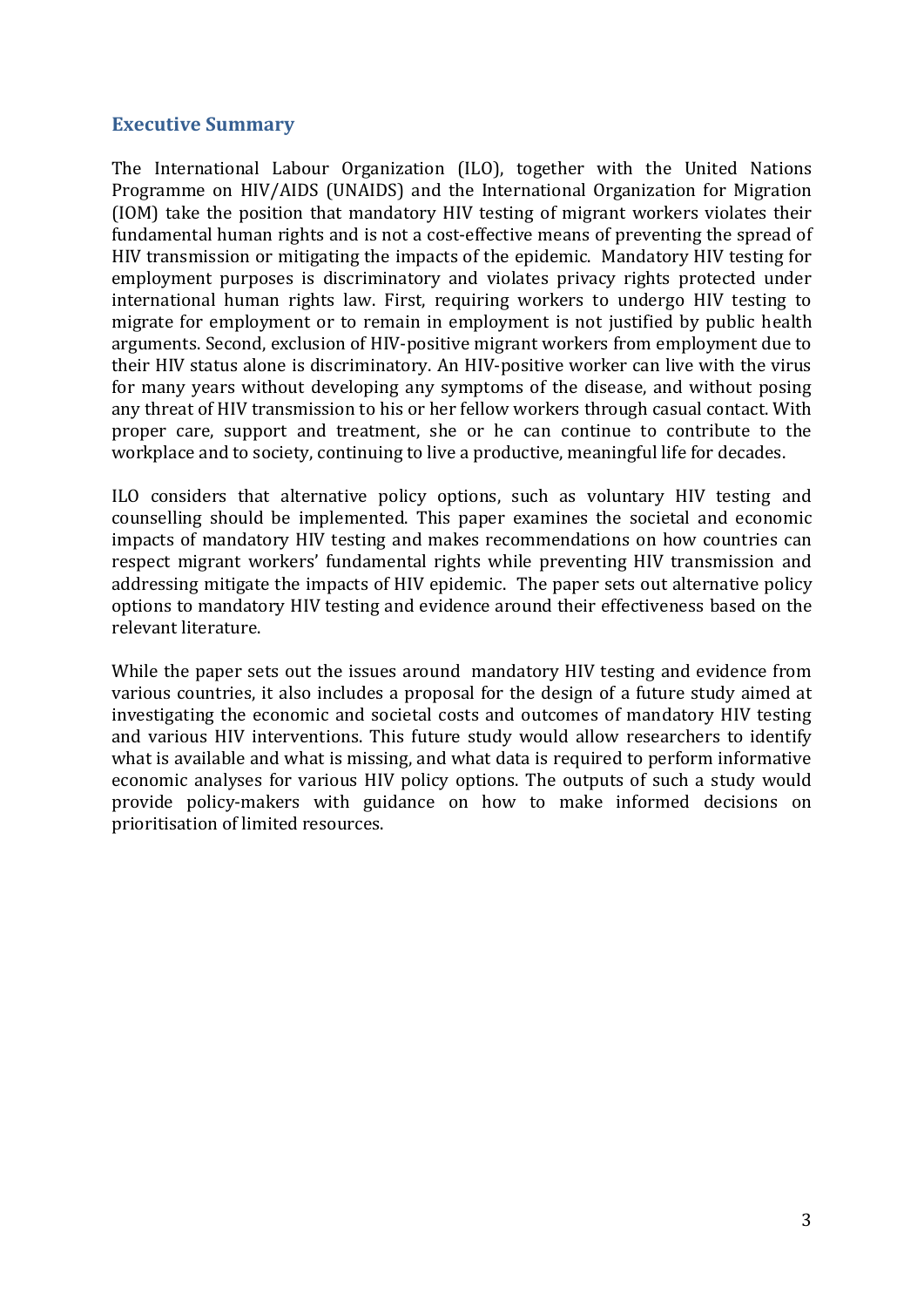## **1. Background**

While the majority of countries worldwide have no restrictions on the entry, stay, and residence of people living with HIV, 38 countries, including the Gulf Cooperation Council (GCC) countries, have such restrictions [\(UNAIDS, 2014\)](#page-21-0). These restrictions typically reflect the governments' attempts to prevent the spread of HIV and to avoid the possible costs of treatment and care relating to HIV. However, there has been a concern over the practice of mandatory HIV testing and deportation due to positive test results in many countries. In particular, GCC countries require HIV testing for the renewal of migrants' visa. Migrants who test positive for HIV are often deported immediately without being provided with counselling, and their confidential medical information is shared with testing clinics throughout the region, as they are considered to be "unfit" for employment. This results in severe impacts on migrants and their families, members of the society, and the economy. Therefore, it has been argued that mandatory HIV testing is not a cost-effective solution to prevent the spread of HIV . The main arguments in the case against mandatory testing of migrant workers can be classified under three main categories:

- 1. **The human rights argument:** states that discrimination on the grounds of HIV status in the context of travel regulations, entry requirements, immigration and asylum procedures violate human rights of which:
	- The right to equality before the law;
	- The right to benefit from the highest attainable standard of health (physical and mental health). This includes obligations of the State to provide appropriate HIV-related information, education and support and access to the means of prevention;
	- The right to privacy which encompasses obligations to respect physical privacy (for example, the obligation to seek informed consent to HIV testing) and the need to respect the confidentiality of personal information (for example, information relating to a person's HIV status)
	- The right of every person to access employment. This right is violated when an applicant or employee is required to undergo mandatory testing for HIV and is dismissed or refused employment on the grounds of a positive result.
- 2. **The public health argument:** mandatory HIV testing does not ensure that those infected get access to healthcare and that HIV is prevented among the general public.
	- There is no evidence that HIV-related restrictions protect the public health or help prevent HIV transmission;
	- Evidence shows that forcing migrants to test is counter-productive, rooted in discrimination; migrant workers or potential migrant workers who test positive for HIV often "go underground", whether they were tested prior to their departure or after they had entered the receiving country; and mandatory HIV testing creates a false sense of security for nationals who are encouraged to think that AIDS is a "foreign" problem.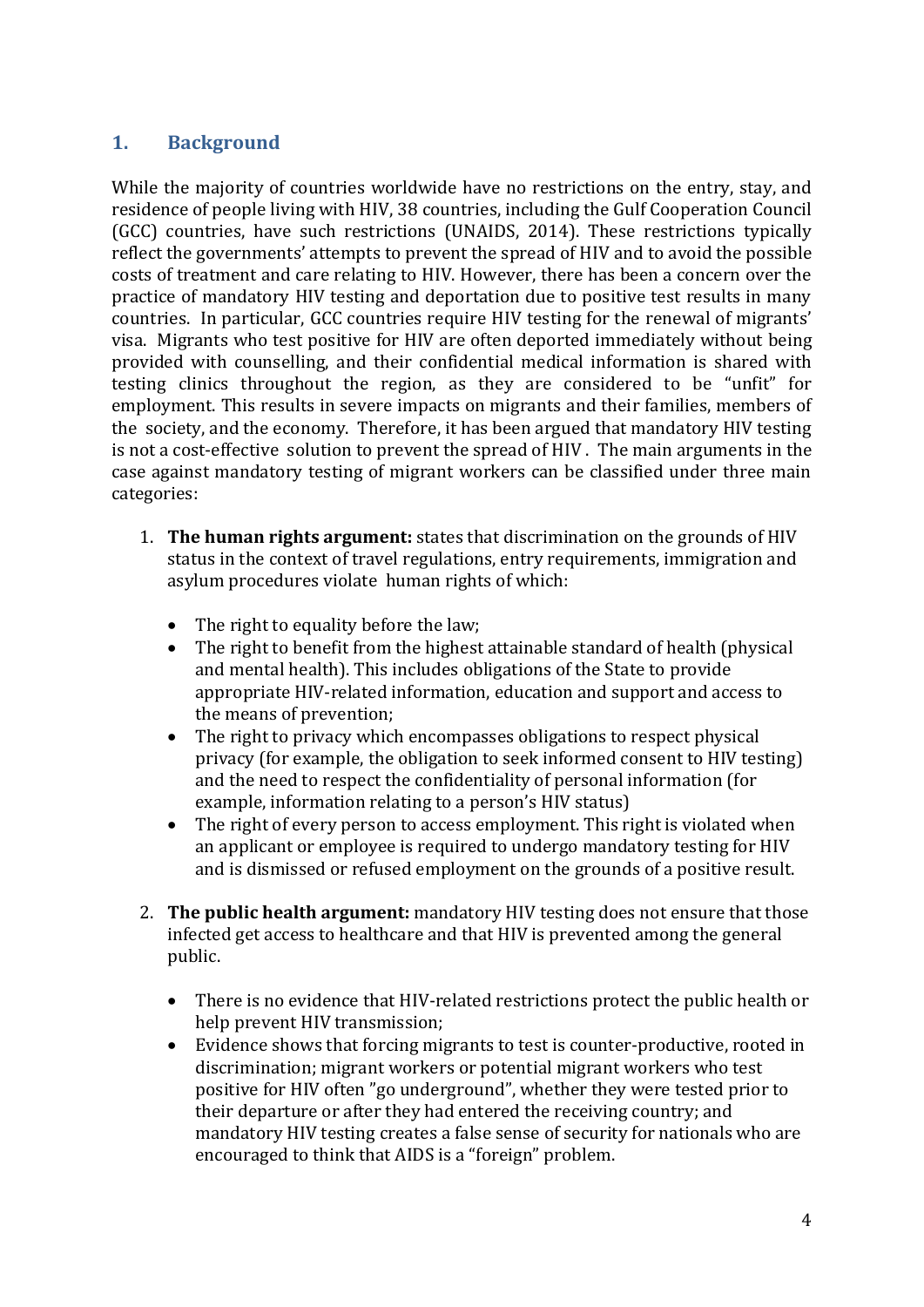- 3. **The economic argument:** mandatory HIV testing is not a cost-effective means of preventing HIV. It is argued that mandatory HIV testing can have a range of negative impacts such as:
	- Loss of qualified workers and increase in unemployment which have negative impact on economic growth;
	- Increase in illegal workforce, which may then result in an increase in the prevalence rate of HIV, if the workers are HIV-positive;
	- Use of national resources for monitoring the migrants periodically;
	- Expenses created by use of testing laboratories, test systems, qualified medical staff for conducting regular HIV tests to migrants who need a visa extension to remain in the host country.

These arguments are mutually-reinforcing, in that promoting respect for human rights also supports public health requirements, and ensuring public health requirements in turn promotes human rights and countries' productivity and economic growth.

In 2010, the ILO adopted Recommendation No.200 concerning HIV and AIDS and the World of Work. The Recommendation states that:

- Workers should not be discriminated against on the basis of their real or perceived HIV status, or the fact that they belong to regions of the world…perceived to be at higher HIV prevalence (para. 3 (c));
- HIV testing should not be required of workers, including migrant workers (para. 25);
- Workers, including migrant workers should not be required by countries of origin, of transit or of destination to disclose HIV-related information (para. 27);
- Migrant workers, or those seeking to migrate for employment, should not be excluded from migration by the countries of origin, of transit or of destination on the basis of their real or perceived HIV status (para.28);
- Measures to ensure access to HIV prevention, treatment, care and support services for migrant workers should be taken by countries of origin, of transit and of destination, and agreements should be concluded among the countries concerned, whenever appropriate (para. 47).

The ILO argues that mandatory HIV testing creates a system of rights, with dignity, integrity and work afforded to those without the virus, and deprivation and exclusion forced upon those living with the virus. An HIV-positive worker can live with the virus for many years without any symptoms of the disease, and without posing any threat of HIV transmission to his or her fellow workers through casual contact. With proper care, support and treatment, she or he can continue to contribute to the workplace and to society, and live a productive, meaningful life for decades.

ILO together with UNAIDS and IOM advocate for voluntary HIV testing –in the context of confidentiality, informed consent and pre- and post-test counselling– as opposed to mandatory testing of workers, whether individuals are seeking work within their countries of origin or abroad.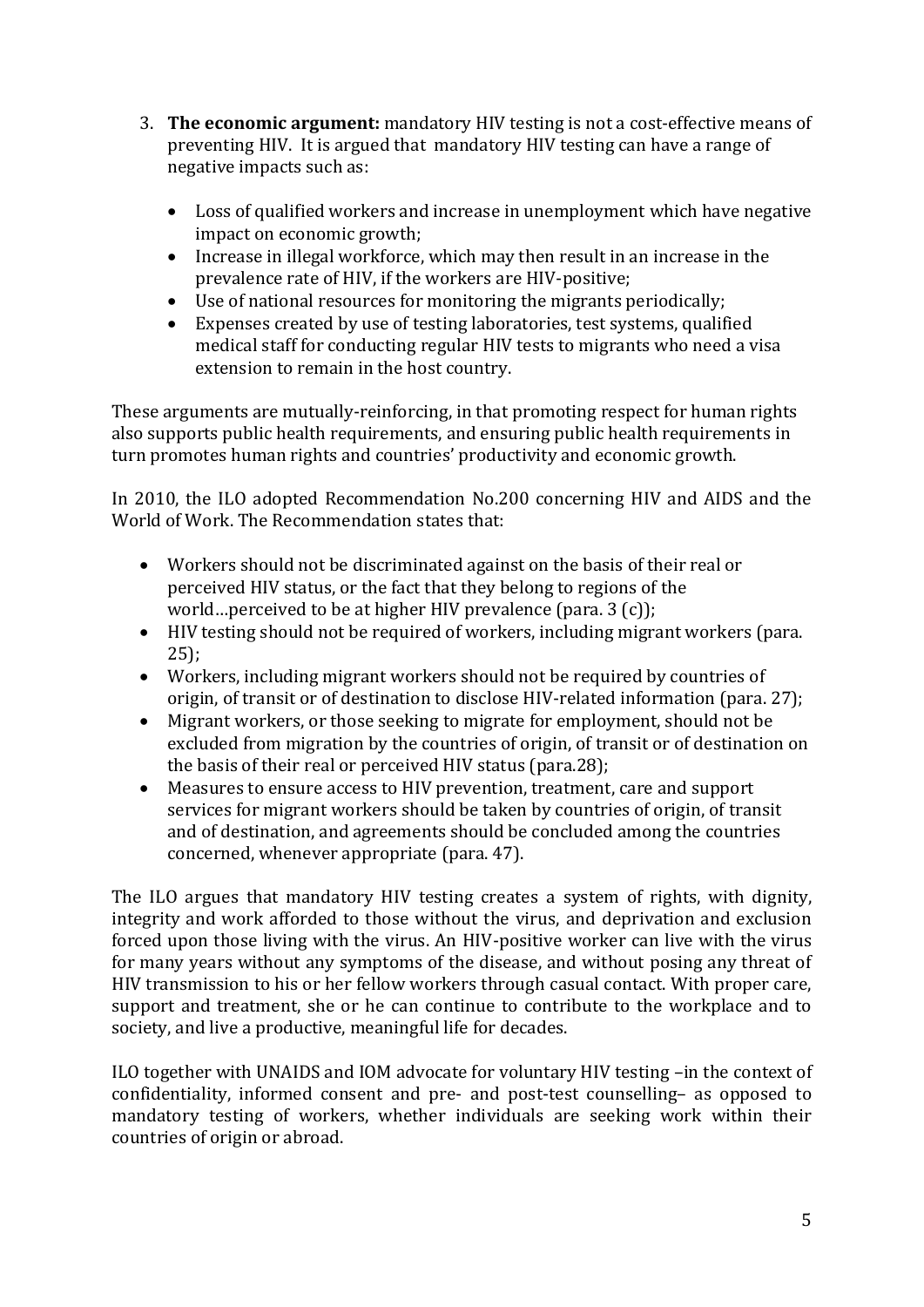## **2. Societal Impact of Mandatory HIV Testing**

Millions of migrant workers from Africa (esp. Egypt and Ethiopia) and Asia (esp. Philippines, Nepal, Bangladesh and Sri Lanka) make the journey to the Middle East in search of work opportunities that they are unable to find at home. Upon arrival, they typically take on low-skilled jobs that nationals are unwilling to take, or jobs for which national labor supply is scarce.

There are to self-reinforcing issues to be considered:

- A general issue of unfair recruitment and treatment of migrant workers: upon arrival, many migrants find themselves subjected to discrimination and unfair treatment from intermediaries involved in the migration process; they often don't know their rights and entitlements and this makes them more vulnerable.
- Issues around specific forms of restriction that target PLHIV: in most Arab States (Bahrain, Egypt, Iraq, Jordan, Saudi Arabia, Kuwait, Lebanon, Oman, Qatar, Syria, Tunisia, UAE and Yemen), migrants are subjected to some form of restriction on entry, stay, or residence related to their HIV-status alone.
- Saudi, Oman and Yemen require declaration of HIV status for entry or for any length of stay and either ban HIV-positive people from entering or apply discretionary measures concerning their entry;
- Egypt, Iraq, Qatar and Tunisia deny applications for entry by HIV positive people for stays beginning as short as 10 days, up to 90 days (and subsequently for longer-term stays and residence). The purposes of such short stays may include personal, business or professional reasons such as tourism, visiting family and/or friends, meetings, conferences or educational events;
- Bahrain, Egypt, Iraq, Jordan, Kuwait, Oman, Qatar, KSA, Syria, UAE and Yemen deport foreigners based on their positive HIV status alone (once their HIVpositive status becomes known);
- Bahrain, Egypt, Kuwait, Lebanon, Oman, Qatar, Saudi Arabia, UAE, Tunisia and Yemen have HIV-specific restrictions that are applicable to employment or labour and deny employment visas and/or work permits based on HIV status.

These restrictions represent the governments' attempts to protect public health and to avoid "excessive demands" on health and social services. However, recent studies have shown that the mandatory HIV testing has significant impact on migrants, their families and the society. According to the recent UNAIDS report (UNAIDS, 2014), migrants face various complex obstacles, some of which are the following:

- A lack of access to health care services or social protection (e.g., health insurance, social security benefits),
- Treatment disruption due to detention and/or difficulty in accessing the same treatment regime in their own country,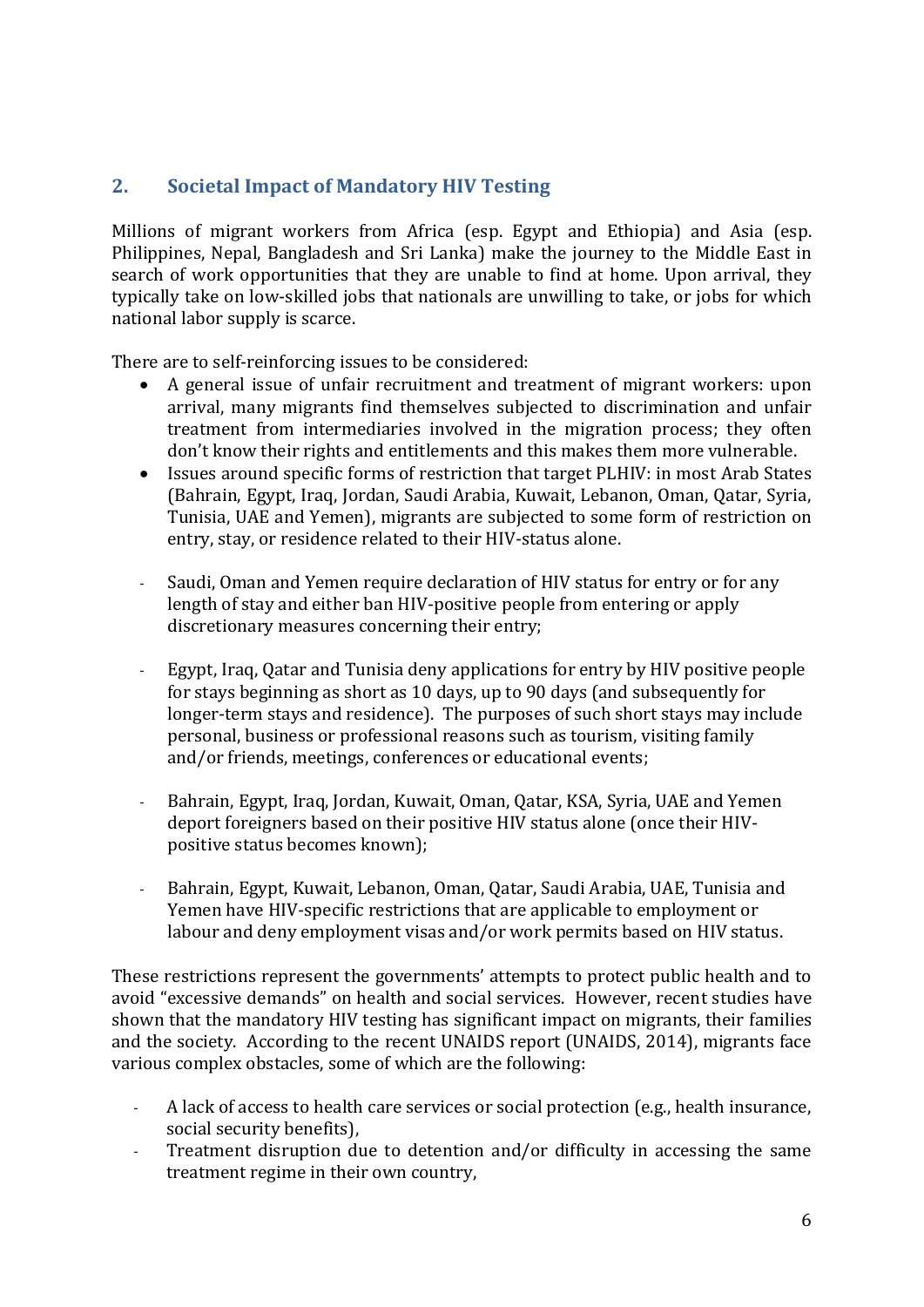- Social exclusion and human right abuses,
- Isolation and stress/trauma that may result in migrant workers engaging in risky behaviours (e.g., unsafe sex or drug use),
- A lack of the same entitlements as citizens to insurance schemes that make health care affordable,
- Additional medical treatment costs, transportation costs to reach health care facilities,
- Fear of the loss of income,

<u>.</u>

- Fear of the being arrested or harassed by the police when travelling, which may result in bribery,
- No or limited access to information on HIV without any consequences of seeking such information.

These issues however have important consequences, and impact society, if they are not addressed. For example, compulsory testing can cause people who know they are infected to go underground, and this may result in further consequences, such as increase in HIV prevalence rate and increase in cost of tackling the epidemic. Some additional consequences include:

- 1. Mandatory testing is thought to ensure that those infected get access to healthcare.
- Evidence does not convincingly show that mandatory HIV testing leads to greater access to HIV-related services. Anecdotal evidence shows that migrant workers or potential migrant workers who test positive for HIV frequently disappear from the system; furthermore in some cases they are rejected without being informed of their status
- Lack of information and support given to the HIV-positive migrant workers, selfstigma and discrimination by the authorities (in both destination and receiving countries) force the migrant to hide their status and avoid any HIV-related services.
- 2. Mandatory testing is thought to protect the public by preventing the person living with HIV from spreading the virus to others.
- However, mandatory testing can create a false sense of security:
	- $\triangleright$  Testing negative can reinforce feelings that one is not at risk and thus, those individuals may not take precautions;
	- $\triangleright$  Those who are, in fact, HIV-positive but who tested negative because they were in the window period<sup>1</sup> can unknowingly transmit HIV and may not seek medical attention;
	- $\triangleright$  Restrictions "may encourage nationals to consider HIV a 'foreign problem' that has been dealt with by keeping foreigners outside their borders, so

<sup>&</sup>lt;sup>1</sup> The most widely available diagnostic test is an antibody test that responds to the presence of certain antibodies that the body has produced in response to HIV. Usually, it takes 12 weeks after infection before there are enough antibodies to be detected through this test. This is called the "window period". By the nature of the antibody test, even if everyone is tested, it will not capture all those who are HIV-infected.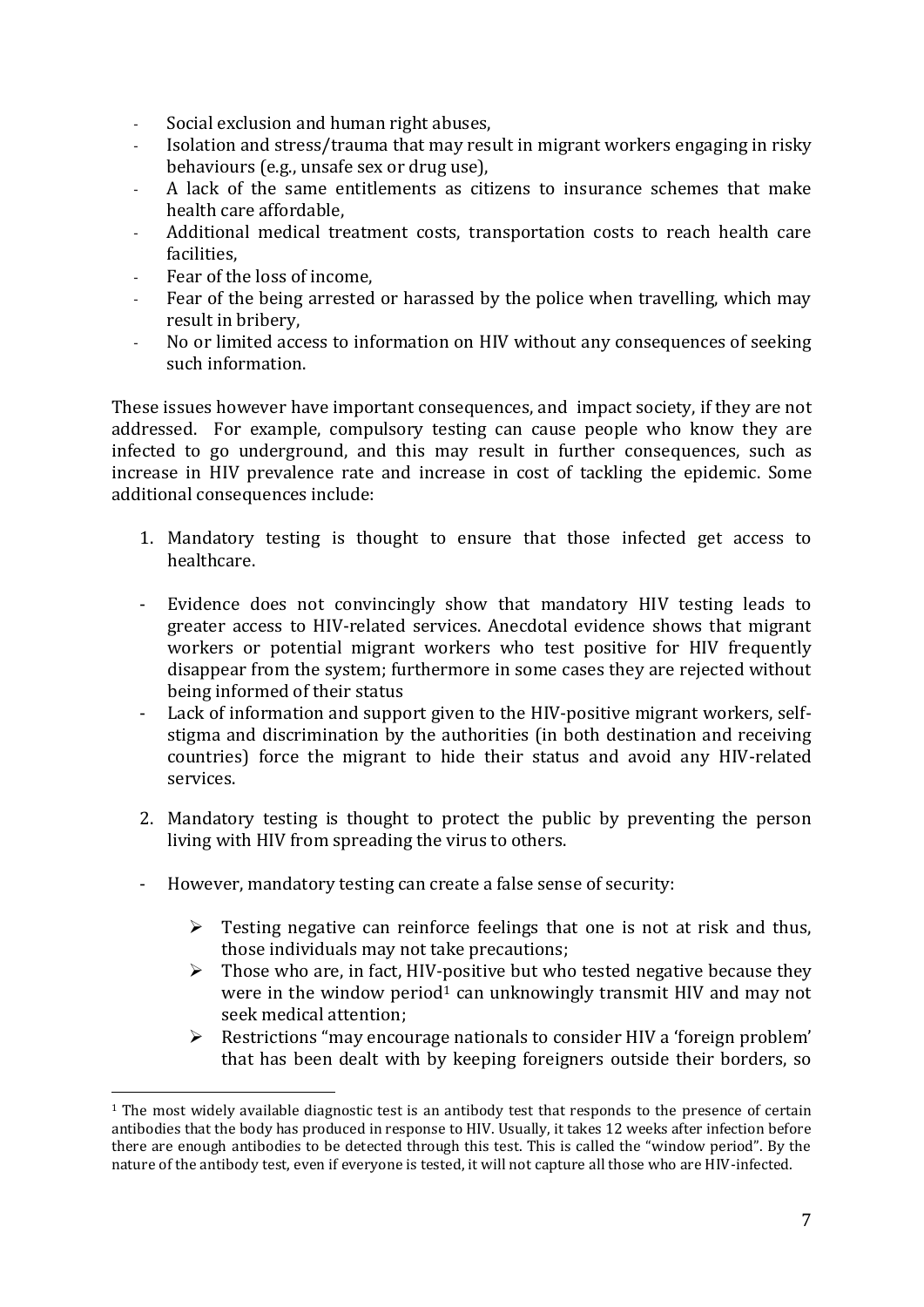that they feel no need to engage in safe behaviour themselves"2. By perpetuating such misperceptions, HIV-related restrictions discourage countries to "know their epidemic" and develop HIV prevention, treatment and support interventions that truly respond to it. HIV-related restrictions on entry misdirect resources into intimidating screening and enforcement activities versus using these resources to expand voluntary HIV counselling and testing, prevention, treatment and care.

- $\triangleright$  Workers who seek to avoid mandatory testing can become more easily marginalized and poor, and they may feel compelled to turn to irregular, unregulated channels of migration making them less likely to access HIVrelated information and services, and, in turn, more vulnerable to infection. The end result of this exclusion may be a worsening of the public health situation.
- Mandatory testing creates increased drug resistance: it pressures HIV-positive people to leave their medicines behind when travelling, with the result that they become ill and/or develop drug resistance.
- 3. Mandatory testing allegedly provides benefits in-terms of savings on public health expenditure.
- There is an unjustified generalization in terms of assuming that HIV-positive individuals will create excessive demand on health and social services. Automatically subjecting migrant workers to exclusion or deportation instead of conducting individual assessments of actual costs is discriminatory against those who would not place excessive demands on health or social services. In fact, HIVpositive individuals often live long lives, support themselves fully, and contribute productively to society. Demands should only be considered excessive when the expected costs of government services estimated over a short period (of a few years at most) exceed the estimated financial contribution that the applicant will make over the same period.
- Migrants, in fact, often underutilize health services because of lack of health insurance, poverty, fear of being discriminated against, language barriers and cultural exclusion. Accordingly, those migrants that are not included in employer-provided health insurance schemes have to pay out of pocket medical expenses. This restricts their access to primary (cheaper) care, and typically restricts them from seeking care until their health conditions has deteriorated significantly.

## **3. Economic Impact of Mandatory HIV Testing**

<u>.</u>

Although mandatory HIV testing has been seen as a solution to protect public health by various governments, recent studies have shown that mandatory testing is ineffective, costly, and can have negative consequences (e.g., [Coker, 2006\)](#page-19-0). The economic costs associated with mandatory testing outweigh the benefits it can provide by identifying

<sup>2</sup> Joint United Nations Programme on HIV/AIDS (UNAIDS); International Organization for Migration(IOM). 2004. Statement on HIV/AIDS-related travel restrictions (Geneva).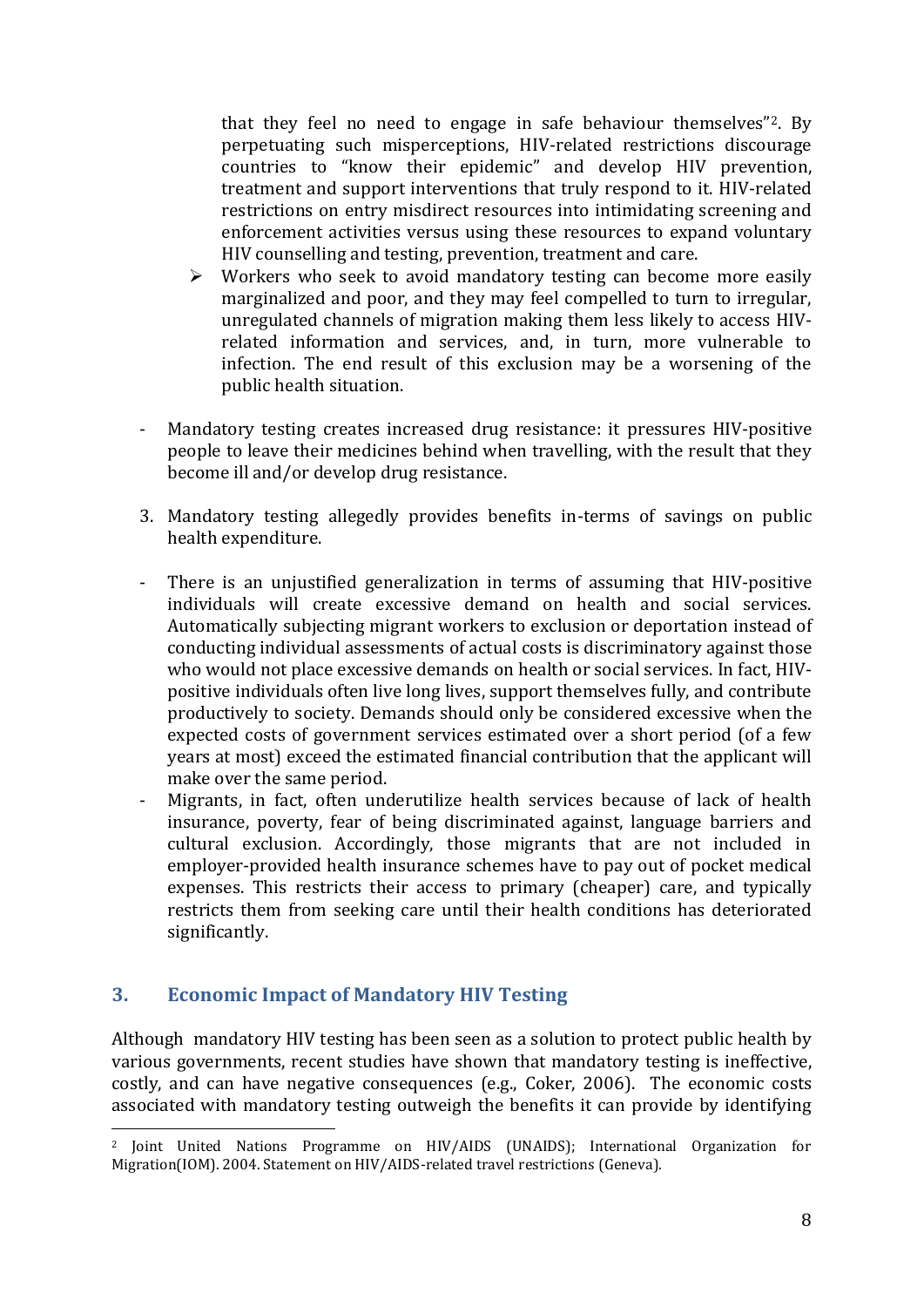those with HIV and restricting their entry to the country. Myers et al [\(1998\)](#page-20-0), for example, found that although mandatory testing of pregnant woman for HIV prevents more cases of paediatric HIV than voluntary testing, the economic cost of mandatory testing exceeds the costs of voluntary testing.

The effectiveness of mandatory HIV testing has been also questioned in terms of detecting HIV during the window period of 90 days in which antibodies remain at insignificant levels. Therefore, in fact, an HIV-positive person can test negative. Economically, this results in an ineffective use of limited resources.

The economic costs of mandatory tests range from the direct cost of tests, counselling, and medical expertise to indirect costs, such as psychological stress/trauma and income loss due to the deportation. As the societal and economic impacts of mandatory HIV testing are complex, there is insufficient evidence concerning the cost-effectiveness of mandatory and voluntary HIV tests and interventions. This, once more, emphasizes the need for in-depth economic analysis of mandatory HIV testing against alternative policy options, while taking into account all factors associated with the epidemic. An informative cost-effectiveness analysis (CEA) achieves this by comparing various HIV interventions in terms of both economic and societal costs with health outcomes achieved, such as number of infections prevented.

The economic consequences of mandatory HIV testing should be assessed in four main areas:

### **1. The impact on demographics:**

- Mandatory HIV testing may result in migrants going "underground"., In turn, this could increase HIV infections in the country, both among migrant workers and the general population;
- A increase in the mortality rate among the migrant population may result in an increase in the number of orphans [\(Haacker, 2002\)](#page-19-1).

#### **2. The impact on the public sector and on the health sector:**

- Loss of qualified workers, resulting in a negative impact on economic growth;
- Increase in unemployment among HIV-positive migrants
- Disruption in public services
- Government revenues will decline due to declined tax collection rates;
- Increase in the number of irregular migrants, which may then result in an increase in the HIV infections, if the workers are HIV-positive;
- Need for extra resources for monitoring the migrants periodically;
- Need for trained health personnel;
- Rapid increase in the demand for testing laboratories, test systems, qualified medical staff for conducting regular HIV tests to migrants who need a visa extension to remain in the host country.

#### **3. The impact on companies:**

- Disruption of the production process due to deportation;
- Cost of replacing workers and increased cost of training;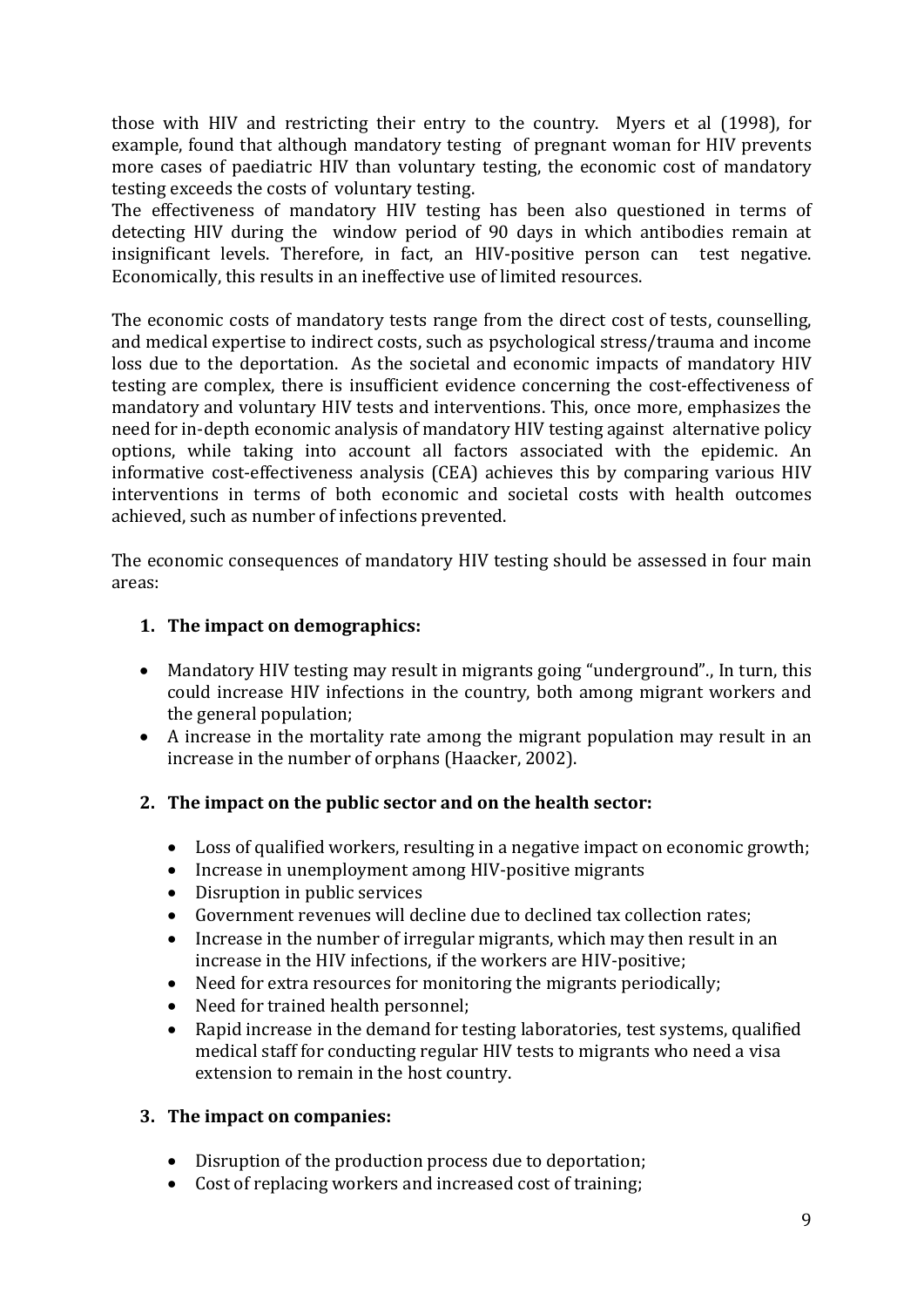- Loss of productivity;
- Medical care, funerals cost and attendance;
- Higher insurance premiums

In the IMF Working Paper, based on various case studies, Haacker (2002) estimated that for a company with one per cent of AIDS cases among employees, direct costs might increase by 1-2 per cent of the company's wage bill. If the company bears the costs of disability or death, this would increase by 0.5-4 per cent of the wage bill. These additional costs may also have impacts on the migrant workers and the public, such as s reduction in medical benefits, shifting costs and risks to the public sector and its employees.

### **4. The impact on economic growth**

- Disruption of production has an adverse impact on productivity, and declines in the rate of growth of the labour force, and thus, decline in GDP growth;
- Prioritisation of mandatory HIV testing, and thus allocating funds towards this may crowd out other expenditures in public sector, such as education, transportation (e.g., [Arndt & Lewis, 2000;](#page-18-0) [Roy, 2014\)](#page-20-1).

Although the governments and organisations requesting the mandatory HIV testing in place expect to reduce the impacts of HIV, the societal impacts, along with economic impacts, do not guarantee these expectations. In fact, as discussed before, there is no evidence on the effectiveness of mandatory HIV testing. On the contrary, mandatory HIV testing may cause migrant workers to go underground or leave them with additional costs that they cannot deal with.

However, ILO considers that providing voluntary testing and necessary treatment to people living with HIV brings economic gains to a society through improved health and productivity of the labour force, including the migrant labour force.

## **4. How Can Countries Make a Difference to Migrants?**

There are a number of guidelines and recommendations available on HIV and AIDS and the workplace (e.g., 2001 ILO Code of Practice; UKAID, 2011; UNAIDS, 2014). Central to these recommendations and guidelines is the need to reduce inequality, promote public health, and advice on how to prevent HIV epidemic and mitigate its impact on people.

In line with the UNAIDS Gap Report (UNAIDS, 2014) this paper highlights some key elements of migrant's access to health services and HIV services, which should be considered and weighed against the cost and impact of mandatory HIV testing:

- Lifting all restrictions on the entry, stay and residence of people living with HIV.
- Ending all mandatory HIV testing practices and, instead, offering routine HIV counseling and testing without the potential for negative consequences related to migration decisions.
- Ensuring that all people on the move—citizens and non-citizens alike— have access to essential HIV services.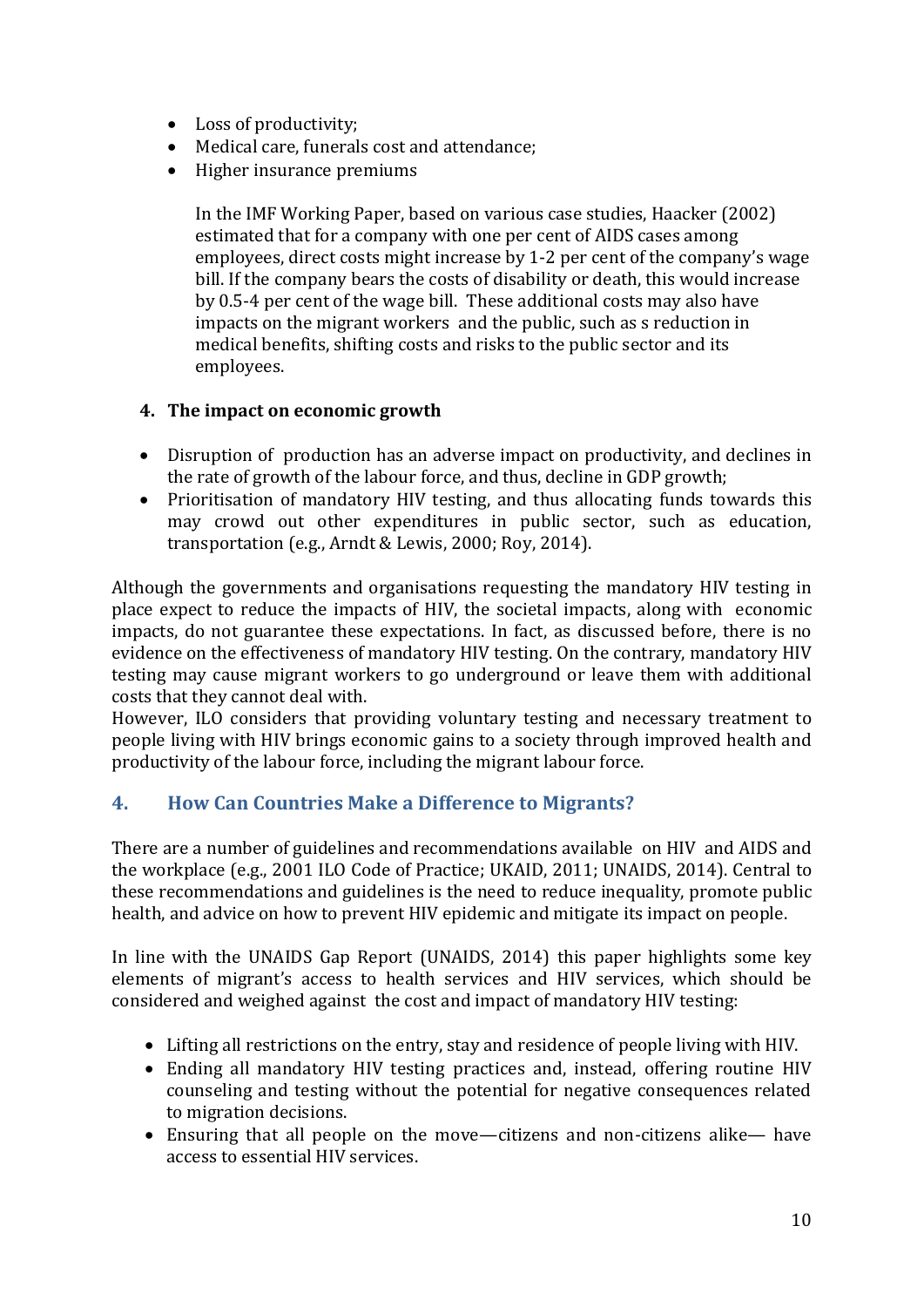- Enforcing national non-discrimination laws and policy frameworks that specify protections for people living with HIV and guarantee access to health and other services.
- Expanding access to HIV treatment and other health services to cover migrants, ensuring that services are delivered through a rights-based approach.
- Recognizing the increased vulnerability of migrants in national AIDS strategies and including programmes to reach mobile populations with effective HIV prevention, treatment, care and support services.
- Ensuring that resources are directed to those migrant populations and communities that are most vulnerable to HIV.
- Designing programmes that are responsive to migrants' different backgrounds and needs.
- Designing and disseminating HIV information in languages and accessible formats that migrants can understand so that they can make informed decisions about their health and personal behavior.
- Implementing and coordinating cross-border initiatives so that protective measures can have an optimal impact that transcends borders, increasing access to services, including voluntary testing and treatment.
- Mobilizing communities by engaging people from within migrant and ethnic minority populations to ensure that their needs are being met and that programmes are culturally appropriate and take gender concerns into account.
- Protecting all people from sexual and labor exploitation.
- Strengthening civil society leadership to counter stigma and social exclusion.
- Meaningfully including migrants, as well as members of their families, in community health programmes at the local level.
- Ensure consultations on health and development frameworks and programmes at the national level.

As mentioned before, HIV issues are complex and there is a need to assess the impact of these issues and the manner in which they may intersect. . While some of the actions taken by some organisations or governmental institutions shed light on HIV issues and on the effectiveness and efficiency of the manner in which these issues are being handled, there still needs to be a better understanding of the issues in general and incountry specific settings. Table 1 presents some examples of actions taken by a number of countries to mitigate HIV and AIDS and its impact on people.

### **Table 1. Some country-specific examples of alternative interventions to mitigate the impact of HIV and AIDS.**

| Country               | <b>Action(s) Taken</b>                       |
|-----------------------|----------------------------------------------|
| <b>UK</b>             | UK made antiretroviral therapy available     |
|                       | to all people living with HIV in the country |
|                       | at no cost regardless of their immigration   |
|                       | status                                       |
| Thailand and Cambodia | Thai and Cambodian authorities have          |
|                       | collaborated on a scheme that allows         |
|                       | Cambodian migrants living with HIV to        |
|                       | return to their home country every three     |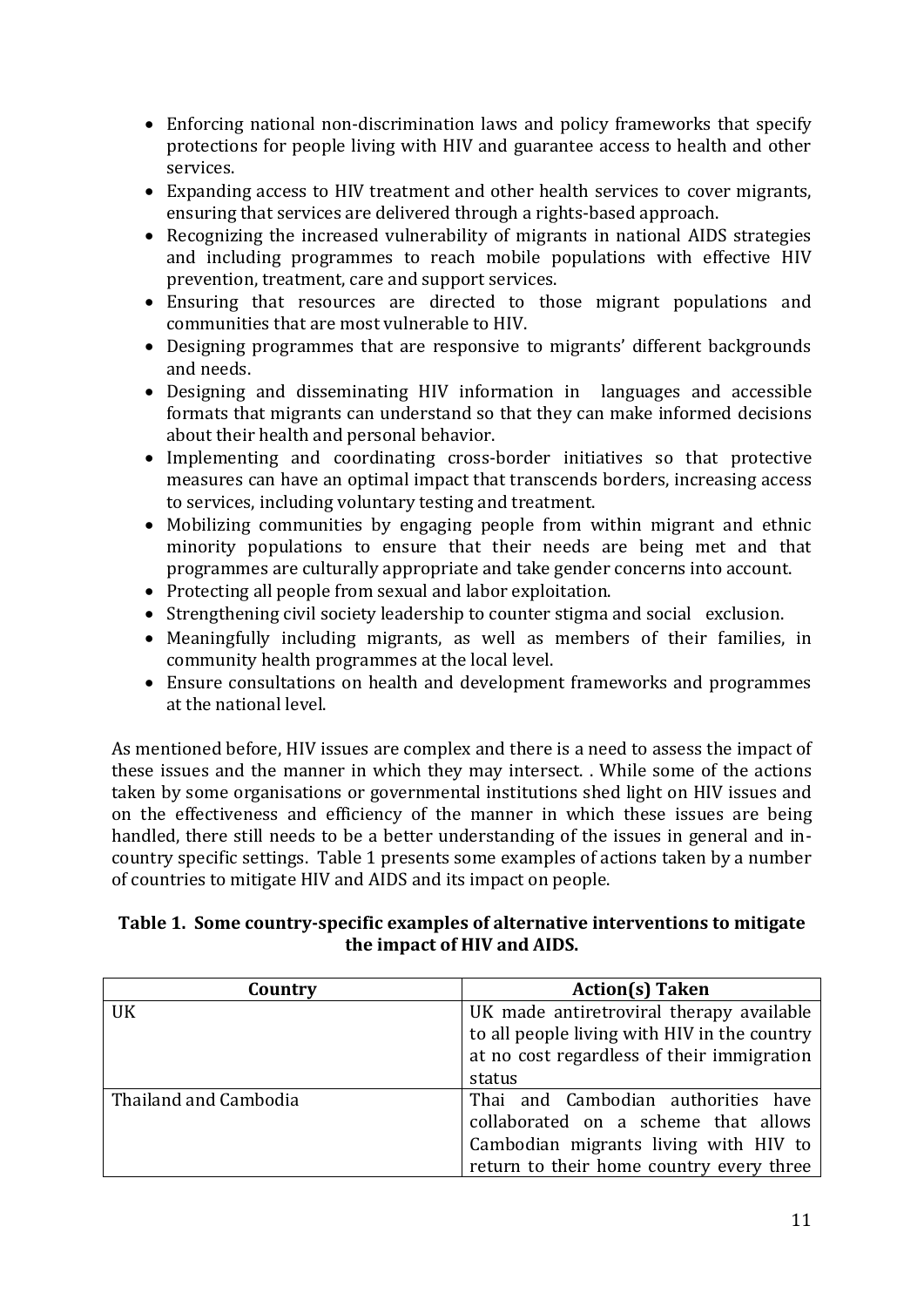|                                          | months to obtain their<br><sub>of</sub><br>upply |  |  |  |  |
|------------------------------------------|--------------------------------------------------|--|--|--|--|
|                                          | antiretroviral medicines.                        |  |  |  |  |
| South Africa                             | The South African National AIDS Council is       |  |  |  |  |
|                                          | establishing a multi-stakeholder advisory        |  |  |  |  |
|                                          | committee on providing mobile men and            |  |  |  |  |
|                                          | women with advice about comprehensive            |  |  |  |  |
|                                          | programmes to reduce the risk of HIV             |  |  |  |  |
|                                          | transmission.                                    |  |  |  |  |
| <b>US</b>                                | Banned mandatory HIV<br>for<br>testing           |  |  |  |  |
|                                          | immigrants in 2009.                              |  |  |  |  |
| Egypt, Iran, Lebanon, Morocco, Palestine | Implemented anonymous HIV testing and            |  |  |  |  |
| and Tunisia                              | counselling.                                     |  |  |  |  |

ILO considers that mandatory HIV testing is not an effective policy option. Instead, promoting voluntary testing and access to primary care and prevention services would avoid high health care costs for the country and also reconcile public health interests with human rights obligations.

## **5. Alternative Options to Mandatory HIV Testing and Evidence on Their Cost-Effectiveness?**

Although there are various alternative options to mandatory HIV testing, one of the reasons why implementation of effective HIV interventions is not occurring is because of insufficient evidence of the cost-effectiveness of such prevention interventions and programs [\(Bertozzi SM, 2006\)](#page-18-1).

Following recent systematic reviews on HIV prevention, we can classify HIV interventions under three main categories: behavioural, biomedical, and structural.

- **Behavioural change interventions:** aim to reduce the risk of HIV through modification of sexual and addiction-related behaviour. Voluntary counselling, school-based interventions, and treatments for addictions are some examples of this category.
- **Biomedical interventions:** use technology to target biological and physiological processes that are responsible for HIV and its transmission harness. These include interventions like male/female condoms, blood screening, treatment of STIs, pre- or post-exposure antiretroviral therapy (ART), prevention of motherto-child transmission (PMTCT), male circumcision, microbicides, and vaccines.
- **Structural interventions:** aim to change the underlying determinants of risk, vulnerability or disease itself. These interventions are also called "environmental", "ecological", or "upstream" interventions [\(Galárraga et al.,](#page-19-2)  2009). Structural interventions include changes in laws, prices and/or taxes, subsidies, vouchers, housing, income-generating activities, women empowerment etc. [\(Gupta et al., 2008\)](#page-19-3).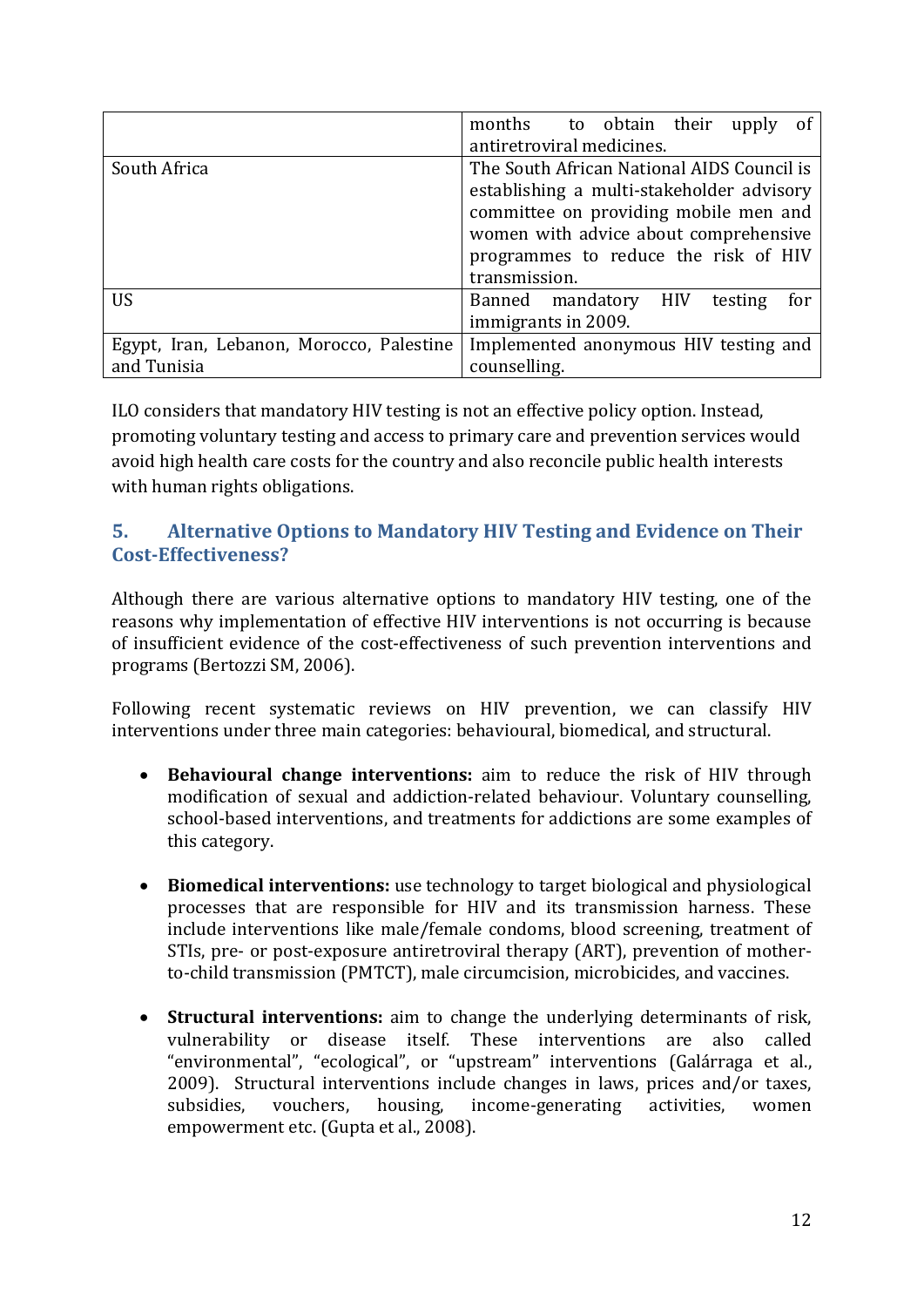The evidence around the effectiveness of HIV interventions show variations due to various factors, such as the assumptions used in effectiveness analyses, availability of the data, scale of the study, and country-specific settings. Thus, the available literature does not offer a comparison of the effectiveness of various interventions that can be used as an alternative to mandatory HIV testing. However, these studies shed light into the methodology and data requirement for an informative economic analysis that can be used in decision-making.

The evidence on effectiveness of HIV interventions varies, as seen in [Table 5.](#page-22-0) However, most of the cost-effectiveness studies seem to be on biomedical interventions. It is also difficult to differentiate with certainty which intervention type (behavioural, biomedical, or structural) is the most cost-effective intervention. This is due to various factors, including different base case scenarios used in CEA, uncertainties and unknowns associated with variables used in CEA. Nevertheless, comprehensive literature reviews for developing countries (e.g., [Fernandez et al., 2005;](#page-19-4) [Kirby et al.,](#page-20-2)  [2007\)](#page-20-2) show that behavioural interventions, such as school-level interventions can have a positive impact on attitudes and knowledge of HIV and AIDS.

## **6. Suggestions for Future Studies on Economic Evaluation of Mandatory HIV Testing**

Economic evaluation methods can help decision-makers allocate limited resources efficiently and define priorities among a range of interventions. It involves the identification of costs and outcomes (impact, results, effects, benefits, health gains) of an intervention such that meaningful comparisons across various interventions can be made using the same measure – cost to outcome ratio.

A major criticism in the literature has been on the identification of both direct and indirect costs of HIV interventions and the outcome achieved by these interventions, such as the number of cases prevented [\(Galárraga et al., 2009\)](#page-19-2). More specifically, economic analyses suffer from the following issues that make them incomparable between each other:

- Unclear and untested assumptions used in economic models;
- Incomplete cost components of analyses, such as indirect cost like productivity loss;
- Difficulty in measuring intervention outcomes;
- Lack of multiple intervention comparisons in economic evaluation studies;
- Different country setting;
- Different target population (e.g., migrant workers, general public, pregnant women, etc.);
- Complexity in the way interventions are implemented and how they are bundled with each other;
- Uncertainty in how to achieve sufficiently large scale major impact due to the adoption of HIV interventions;
- Non-linear relationship between unit cost and scale, which may result in different cost-effectiveness at different scales of implementation;
- Non-linear effectiveness with scale, such as relationship between behaviour change and epidemic behaviour (Morris et al., 2004).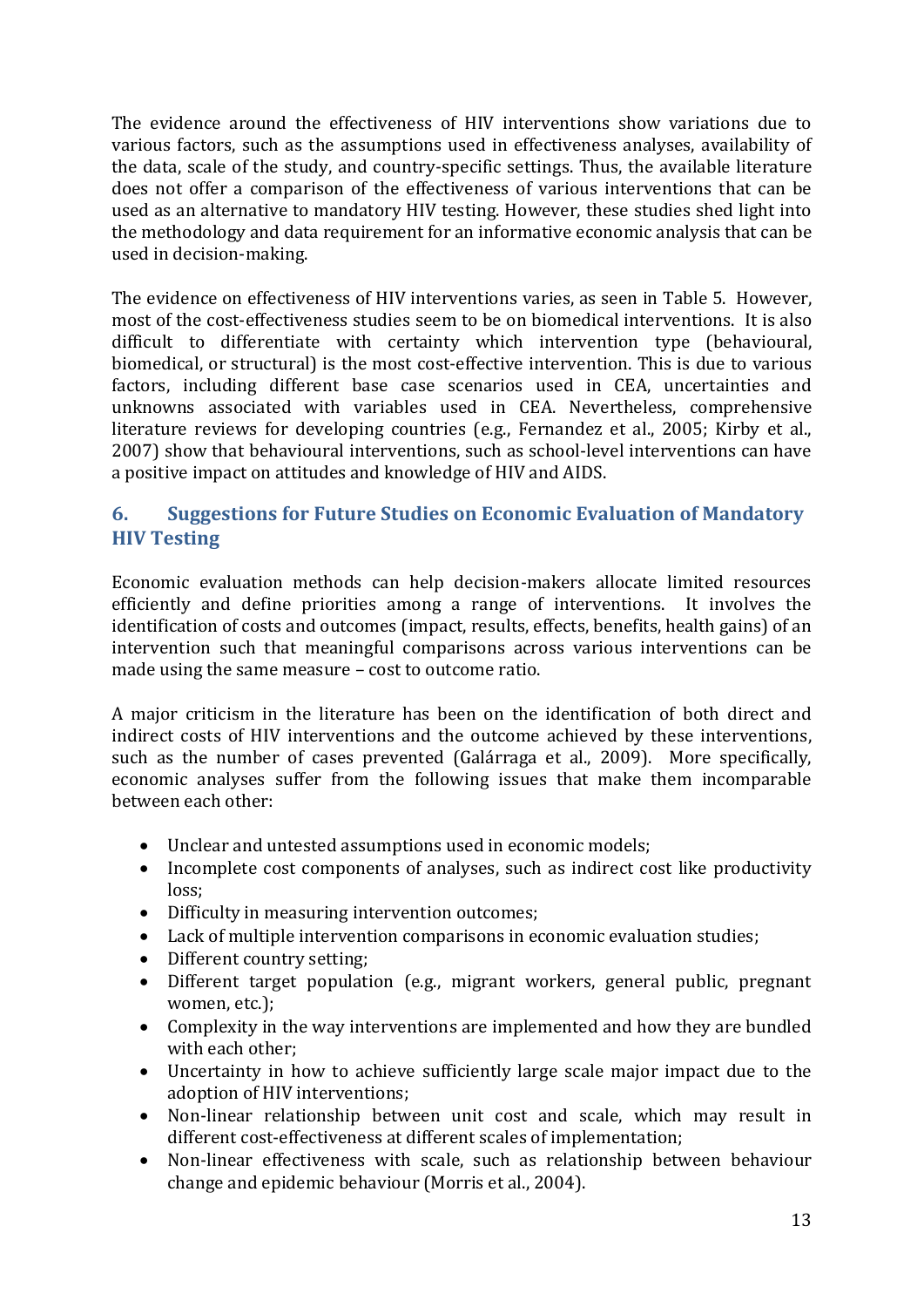- Lack of information in terms of how to interpret results in terms of thresholds;
- Lack of information on budgetary constraints;
- Difficulty in generalizability of results to other settings.

Due to the factors mentioned above, many economic evaluation studies can be quite speculative and not informative in policy decision-making. Thus, a critical analysis of such studies is needed before utilising their findings in policy decision-making. This should involve a comprehensive review of literature on economic analysis of HIV interventions, regardless of any search restrictions (e.g., region, target population, age, or intervention type). More specifically, this comprehensive research should include the following steps:

- Identification of unit cost/effect data used in the economic analysis.
- Assumptions for obtaining unit costs/effects, as well as their reasoning, should be questioned.
- Most importantly, the current economic models used to estimate the impacts of HIV testing on public sector (e.g., education, public health), companies, demographics, and economic growth should be critically investigated.

These steps in the future research will allow researchers to identify available and missing information, as well as required data, and thus, will help them shape the future economic analysis with more in-depth. This will then provide policy-makers with guidance on how to make informed decisions in prioritisation of resources.

Alongside the use of economic criteria (e.g., cost-effectiveness, cost-utility), other factors, such as ease of implementation, acceptability of an intervention among the targeted population and the public, and political acceptability are also used in the prioritisation of competing interventions. Recently, health systems have sought to incorporate public preferences in priority setting and investment decisions (e.g., The UK Health and Social Care Bill, [2011;](#page-20-3) Public Involvement Framework, Health Canada, [2005\)](#page-19-5). In the context of mandatory HIV testing, eliciting individual's views and preferences for various HIV interventions would help understand the willingness of the these people with HIV to accept such interventions. For example, in the case of voluntary HIV testing, what proportion of migrant workers would like to be tested? Such preference elicitation studies also investigate how preferences vary with individuals' socio-demographic characteristics to shed light into the type of individuals who are more likely to adopt a particular intervention. This would help understand not only the impacts of mandatory HIV testing on migrant workers, but also the acceptability (or uptake) of alternative policy options by them, which in turn may help control the HIV epidemic.

## **1.1. Techniques for Economic Evaluation of Mandatory HIV Testing**

The methodological techniques that can be used in future economic analysis depend on the depth of this analysis. Due to the barriers/factors mentioned above, the current studies, generally focus on a simple comparison of a limited number of HIV interventions using cost-effectiveness analysis (CEA), cost-benefit analysis (CBA), or cost-utility analysis (CUA). Although they all compare the consequences of health care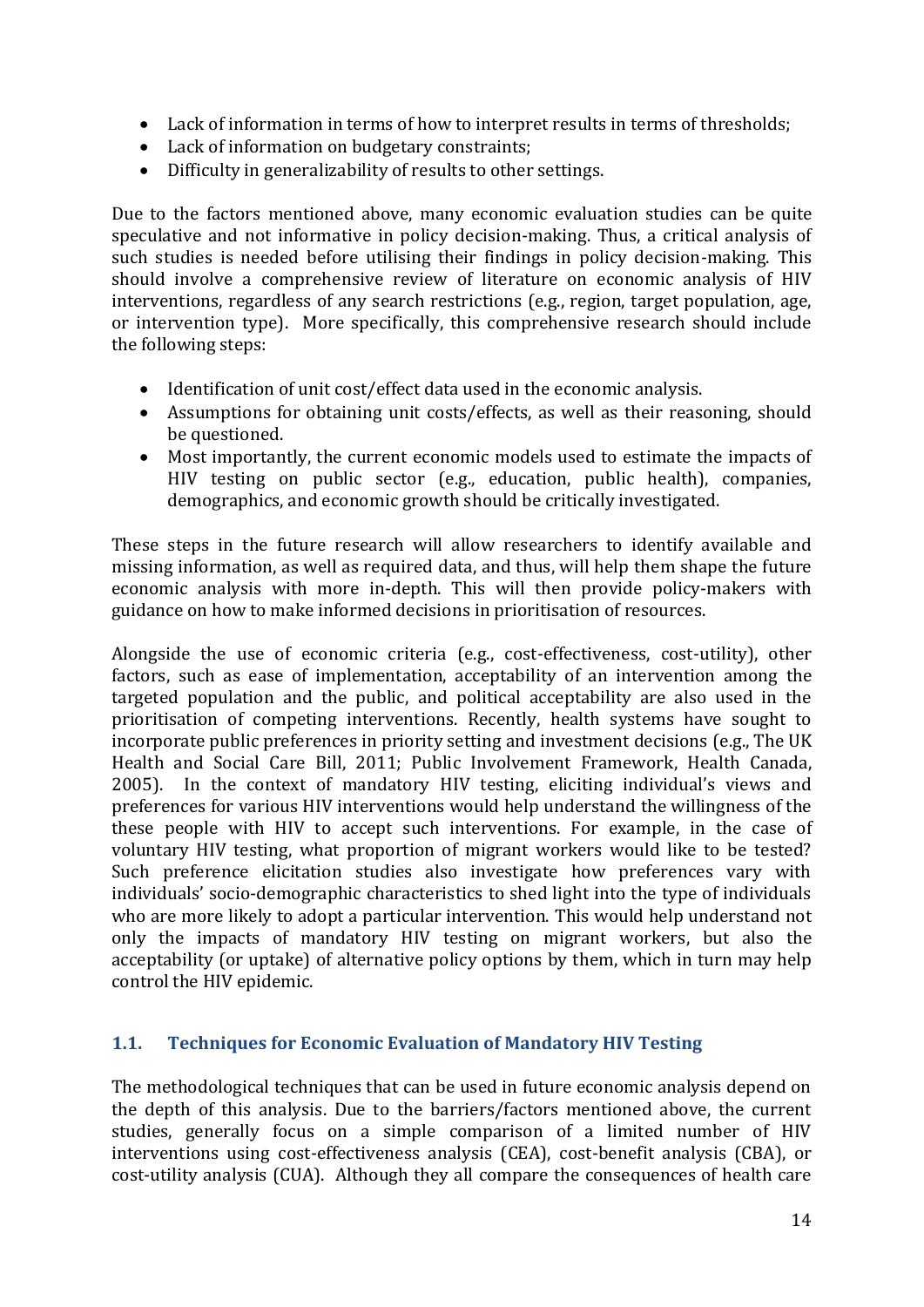programmes with their costs, the main difference between them is the measurement of these consequences.

In CBA, the effects of HIV programmes are measured in monetary units, such as willingness-to-pay. In CEA, the consequences of a health care program are measured in natural units, such as cases prevented, life-years gained, disability days saved. In CUA, the outcomes incorporate the notion of value by considering the quality of life-years saved from an intervention, as well as the quantity  $-$  i.e., quality-adjusted life years (QALYs) or disability-adjusted life years (DALYs). 3

The main decision rule in CBA is to undertake an activity if the sum of the benefits are greater than the sum of the costs or, similarly, if the net benefit is positive. If only one activity with a positive net benefit can be undertaken (for example, due to there being limited available funds), then the appropriate rule is to choose the activity with the highest net benefit. The main decision rule in CEA is to compare the CE ratio with predefined or accepted CE thresholds obtained from other accepted and rejected interventions (e.g., against leagues tables). The decision rule in CUA is similar to the one in CEA as CUA is a special case of CEA where the effects (outcomes/benefits) incorporate the notion of "value".

Each of these economic evaluation techniques has strengths and limitations, as described in [Table 2.](#page-14-0) The future research should take into account these strengths and limitations and collect the required data accordingly.

<span id="page-14-0"></span>

| <b>Method</b> | <b>Strengths</b>                                                                                                                                                                                                                                  | <b>Limitations</b>                                                                                                                                                                          |
|---------------|---------------------------------------------------------------------------------------------------------------------------------------------------------------------------------------------------------------------------------------------------|---------------------------------------------------------------------------------------------------------------------------------------------------------------------------------------------|
| <b>CBA</b>    | • It is broader in scope than<br>CEA/CUA. Because CBA converts<br>all costs and benefits to money it<br>is not restricted to comparing<br>programmes within health care<br>but can be used to inform resource<br>allocation decisions both within | It may not be easy to measure all<br>costs and benefits, especially for<br>those that are intangible and<br>difficult to value (e.g., some<br>environmental impacts, pain and<br>suffering) |
|               | and between sectors.<br>• It adopts a broad societal<br>perspective (or It allows<br>quantification of a broad range of<br>effects, such as total societal<br>willingness-to-pay for a new<br>mitigation strategy to reduce HIV<br>epidemic)      | It may be difficult to attach money<br>values to some health outcomes.                                                                                                                      |
|               | • It can assess whether the budget                                                                                                                                                                                                                |                                                                                                                                                                                             |

### **Table 2. Summary of economic evaluation techniques**

<u>.</u>

<sup>3</sup> In literature, CUA and CEA are sometimes used interchangeably due to the similarity in their outcome measurement.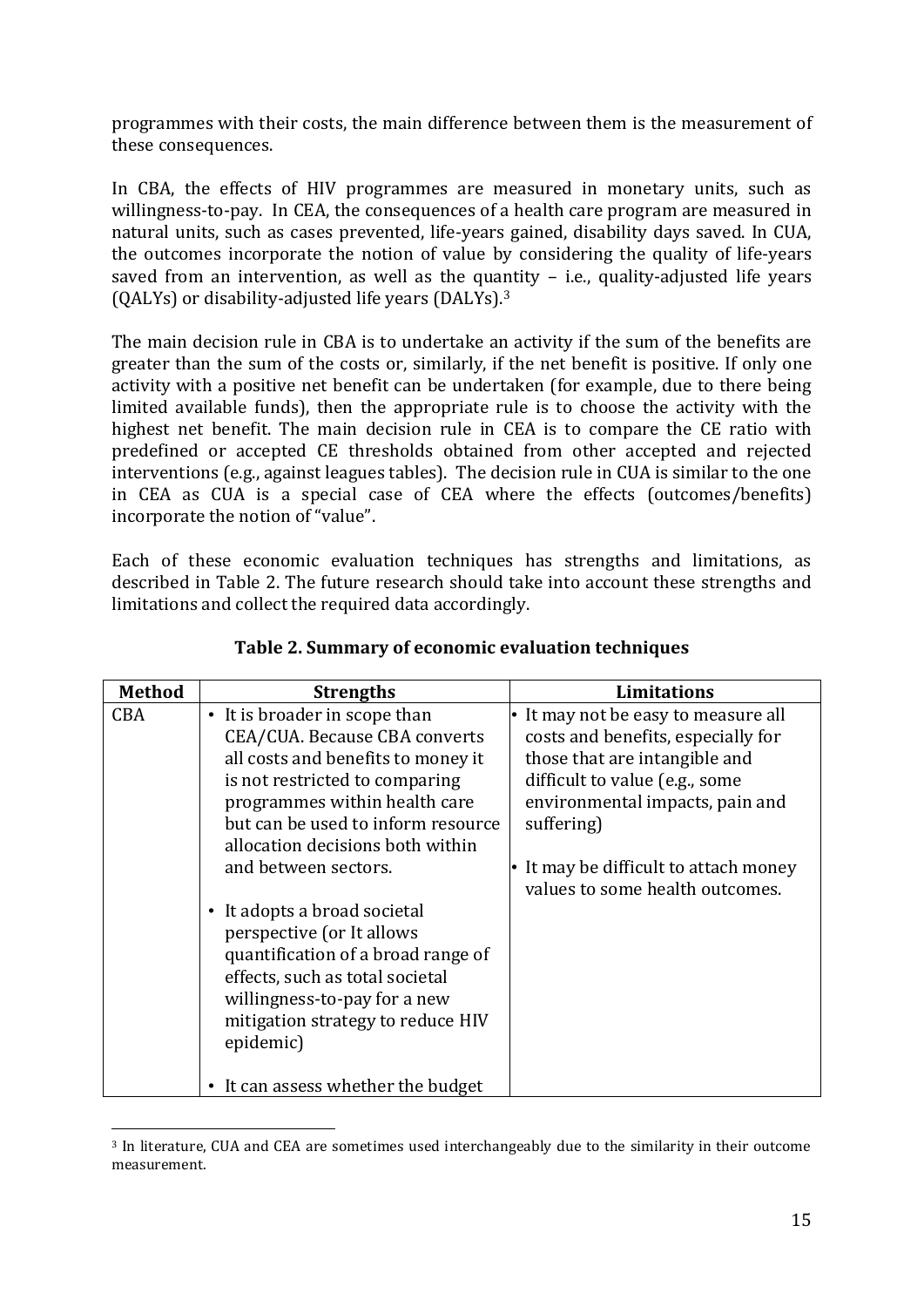| <b>Method</b> | <b>Strengths</b>                                                                                                              | <b>Limitations</b>                                                                                                                                                                                                                                                                                             |
|---------------|-------------------------------------------------------------------------------------------------------------------------------|----------------------------------------------------------------------------------------------------------------------------------------------------------------------------------------------------------------------------------------------------------------------------------------------------------------|
|               | should be expanded to                                                                                                         |                                                                                                                                                                                                                                                                                                                |
|               | accommodate the new<br>programme.                                                                                             |                                                                                                                                                                                                                                                                                                                |
|               |                                                                                                                               |                                                                                                                                                                                                                                                                                                                |
| <b>CEA</b>    | • Less time- and resource-intensive<br>• Easier to understand<br>• Compares different programmes<br>with identical objectives | $\cdot$ It cannot be used to make<br>comparisons across a broad set of<br>programmes/interventions/strateg<br>ies because effectiveness measure<br>used in CEA assumed to be the<br>same for these interventions.                                                                                              |
|               |                                                                                                                               | • It cannot typically address the<br>opportunity cost of funding a new<br>programme/intervention/strategy<br>due to re-allocation funds                                                                                                                                                                        |
|               |                                                                                                                               | • There may be more than one<br>outcome of proposed programme,<br>such as life-extension, side effects,<br>and short or long-term quality of<br>life changes. As CEA uses a<br>particular outcome measure that<br>must be common among the<br>programmes, its value is limited.<br>• Some outcomes may be more |
|               |                                                                                                                               | important than others, but under<br>CEA, all outcomes have the same<br>weight.                                                                                                                                                                                                                                 |
| <b>CUA</b>    | • It enables a broad range of                                                                                                 | • It is not easy to assess outcomes                                                                                                                                                                                                                                                                            |
|               | outcomes to be included, and thus<br>allows the comparisons across                                                            | • Uses standardised utility                                                                                                                                                                                                                                                                                    |
|               | widely differing programs.                                                                                                    | (outcome) instruments, such as                                                                                                                                                                                                                                                                                 |
|               |                                                                                                                               | QALY, EQ-5D, DALY (can be also                                                                                                                                                                                                                                                                                 |
|               | • It attaches value to the outcomes                                                                                           | limitation -depends on the                                                                                                                                                                                                                                                                                     |
|               | so the more important outcomes<br>are weighted more heavily.                                                                  | argument)                                                                                                                                                                                                                                                                                                      |
|               |                                                                                                                               | • In CUA, societal benefits and costs                                                                                                                                                                                                                                                                          |
|               | • Uses standardised utility                                                                                                   | are often not taken into account.                                                                                                                                                                                                                                                                              |
|               | (outcome) instruments, such as<br>QALY, EQ-5D, DALY (can be also<br>strength-depends on the                                   |                                                                                                                                                                                                                                                                                                                |
|               | argument).                                                                                                                    |                                                                                                                                                                                                                                                                                                                |

Resources to fund HIV interventions and programs are limited and must be used judiciously to maximise the number of HIV infections averted. In addition, prioritisation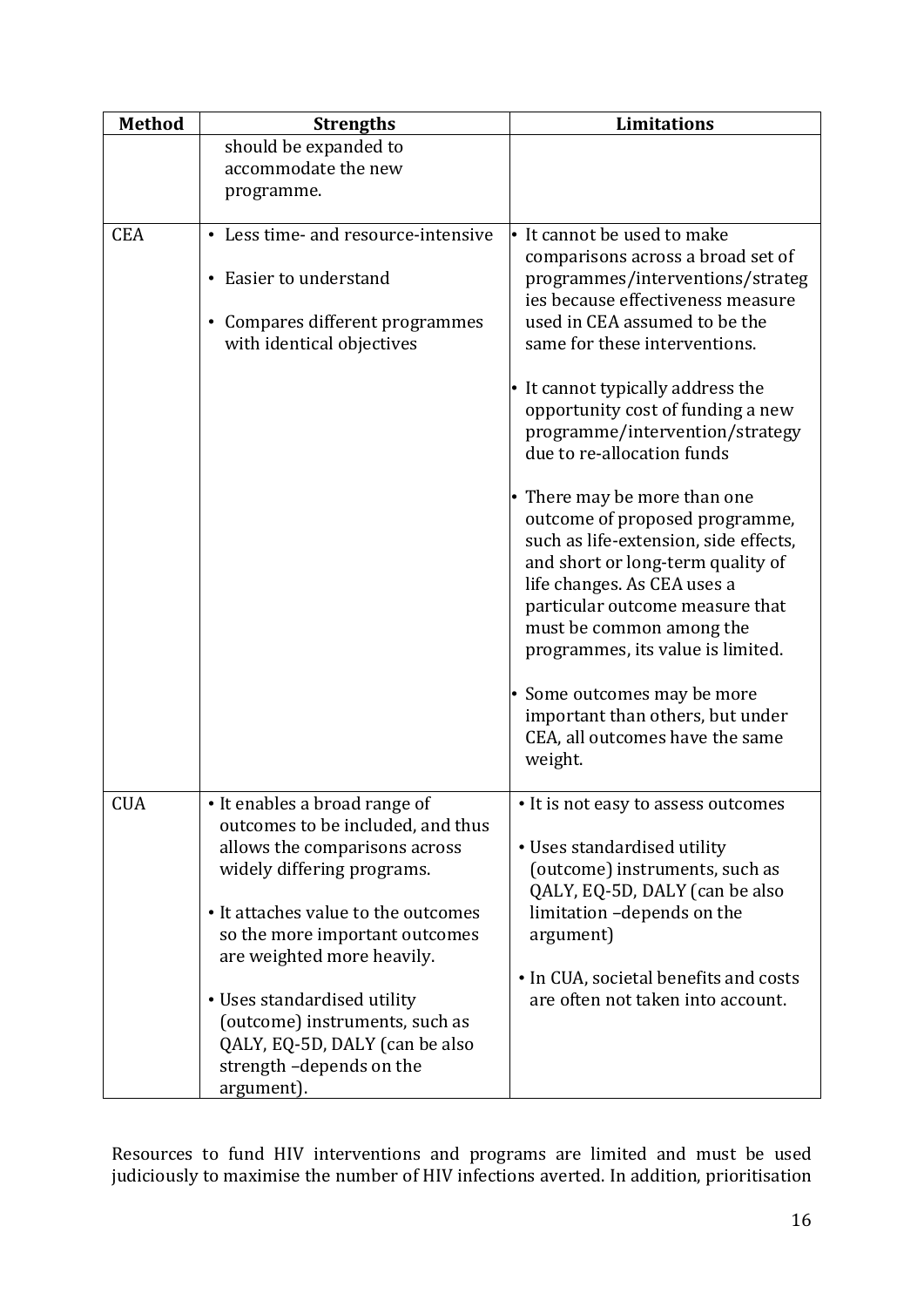decisions are complex, and therefore HIV intervention prioritisation decisions should be based on multiple criteria, rather than basing them on economic criteria alone. Therefore, future studies should also take societal perspectives (e.g., social costs and benefits for receiving countries) into the prioritisation decision-making, as in CBA. The willingness of the society (or of a target population – e.g., migrant population) to accept an HIV intervention, alternative to mandatory HIV testing, influences the uptake of such alternative interventions (e.g., voluntary testing) and helps in the reduction of (societal and economic) impacts of the epidemic. More importantly, it helps understand how HIV-positive people and the general public feel about potential choices made on their behalf.

**Discrete Choice Experiment (DCE)** is one of the stated preference elicitation techniques used widely in various fields of economics, including health economics. Specifically, DCE involves asking people to choose between competing (hypothetical) HIV interventions or programmes, presented as scenarios, using a series of defined characteristics (e.g., cost) represented at various levels (e.g., \$10, \$20). The collected data from DCE surveys is then estimated using probabilistic choice models to explain the relative importance of specific, plausible scenarios and the values attached to their constituent parts (i.e., willingness-to-pay). DCE allows us to study a wide range of innovations and programmes sharing the same characteristics (e.g., cost), but at different levels (e.g., \$10, \$20), without specifying exactly what these innovations are. Using this broader framework, we can help policy-makers in prioritising the HIV intervention investment choices available to them.

## **1.2. Data Requirement**

An informative economic evaluation requires data that includes all relevant information. The type of required data depends on the purpose of an investigation, as well as the focus. If the aim is to investigate the impact of HIV interventions from a broader perspective, then the data should include, *inter alia*, the factors listed in [Table 3.](#page-16-0) Although some of these factors may be country-specific and may not necessarily be applicable to certain situations, we encourage researchers to take these into account for informative analyses. However, if the aim is to evaluate HIV interventions options by taking into account their costs and outcomes, then one may need to explore some of the factors listed in [Table 3](#page-16-0) at an intervention level. [Table 4](#page-17-0) presents some examples of costs and outcomes associated with various interventions.

<span id="page-16-0"></span>

| <b>Companies</b>    | <b>Public sector</b> | <b>Individuals</b>   | <b>Economic growth</b> |
|---------------------|----------------------|----------------------|------------------------|
| - Sick leave        | - HIV/AIDS care      | - Additional cost of | - Increase in          |
| - Medical cost      | - Social security    | testing and          | unemployment           |
| - Recruitment and   | system               | medical              | - Loss of qualified    |
| travel cost of      | - Education          | treatments           | workers                |
| replacement         | - Disruption of      | - Loss of salary     | - Reduced              |
| workers             | public services      | - Insecurity of      | government             |
| - Productivity loss | - Increase in HIV    | finding a job        | revenues from          |
| - Workplace HIV     | prevalence due to    | (unemployment)       | declined tax           |

**Table 3. Costs to companies, public sector, individuals, and economy**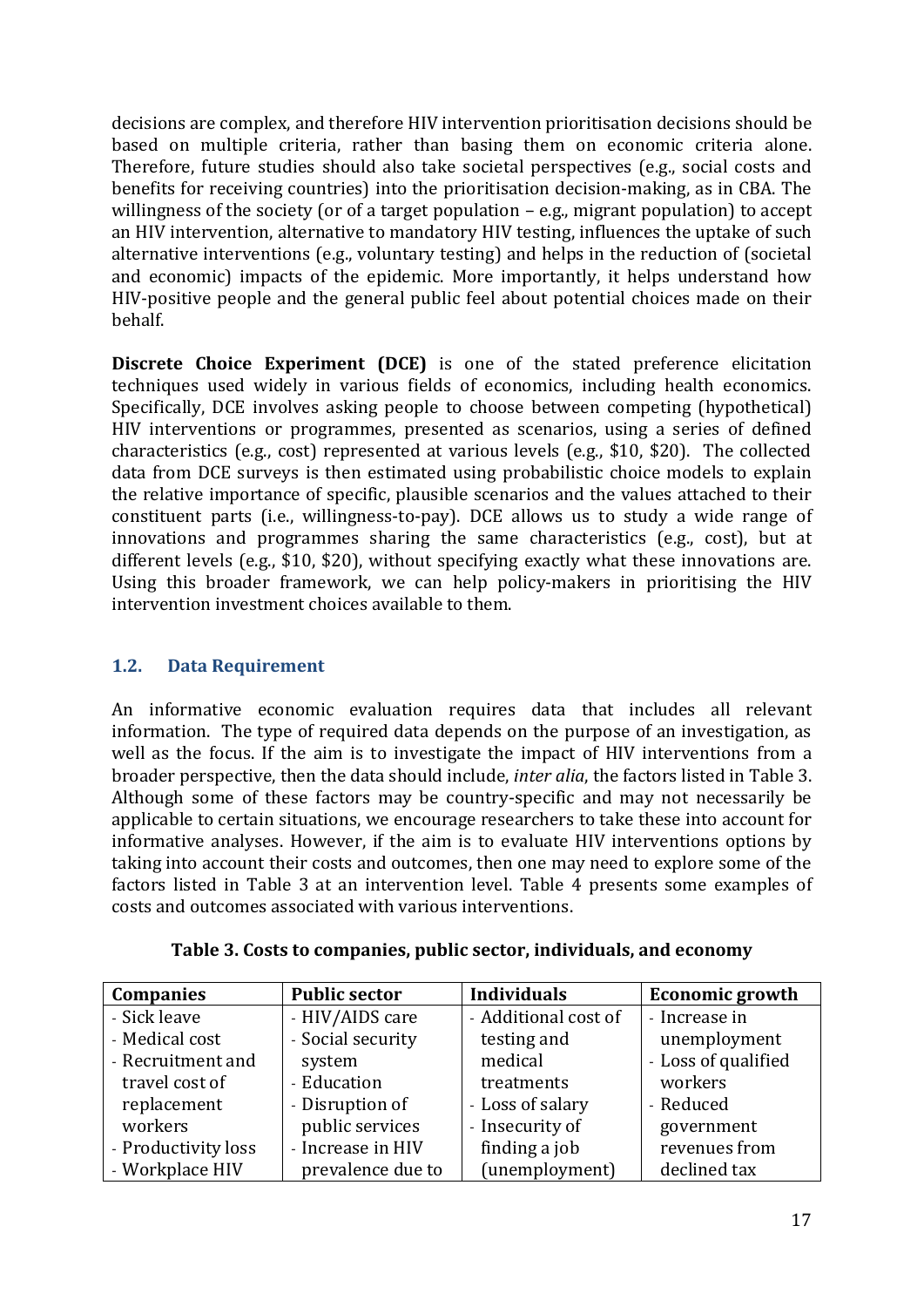## **Table 4. Examples of intervention specific costs and outcomes**

<span id="page-17-0"></span>

| <b>Intervention</b>                            | Costs                                                                                                                                               | <b>Outcomes</b>                                                                                                   |  |  |  |
|------------------------------------------------|-----------------------------------------------------------------------------------------------------------------------------------------------------|-------------------------------------------------------------------------------------------------------------------|--|--|--|
| <b>Behavioural Interventions</b>               |                                                                                                                                                     |                                                                                                                   |  |  |  |
| <b>HIV</b> training                            | Training materials<br><b>Brochures and hand-outs</b><br>Training of trainers<br>Salary of trainers<br>Transport and food cost<br>Rent and utilities | Number of HIV averted;<br>behavioural change, such as<br>increase in the use of                                   |  |  |  |
| School-based interventions                     | Teaching training cost                                                                                                                              | condoms.                                                                                                          |  |  |  |
| Voluntary counselling                          | Salary of counsellor<br>Rent and utilities                                                                                                          |                                                                                                                   |  |  |  |
| <b>Biomedical interventions</b>                |                                                                                                                                                     |                                                                                                                   |  |  |  |
| Voluntary testing                              | Cost of tests<br>Salary of medical staff<br>Medical laboratories                                                                                    | Number of HIV prevented<br>Reduction in HIV<br>prevalence rate                                                    |  |  |  |
| Antiretroviral therapy (ART)                   | Cost of confirmatory tests<br>Pre-test counselling cost                                                                                             | Number of cell counts                                                                                             |  |  |  |
| Prevention of mother-to-<br>child transmission | Cost of family planning<br>strategies<br>Pediatric ART                                                                                              | Number of HIV-positive<br>births prevented<br>Number of HIV-infected<br>children treated<br>Number of cell counts |  |  |  |
| Male circumcision                              | Cost of treatment                                                                                                                                   |                                                                                                                   |  |  |  |
| HIV self-testing                               | Cost of test                                                                                                                                        | Number of HIV infections                                                                                          |  |  |  |
|                                                | Cost of confirmatory tests<br>Cost of distribution                                                                                                  | averted                                                                                                           |  |  |  |
| <b>Structural Interventions</b>                |                                                                                                                                                     |                                                                                                                   |  |  |  |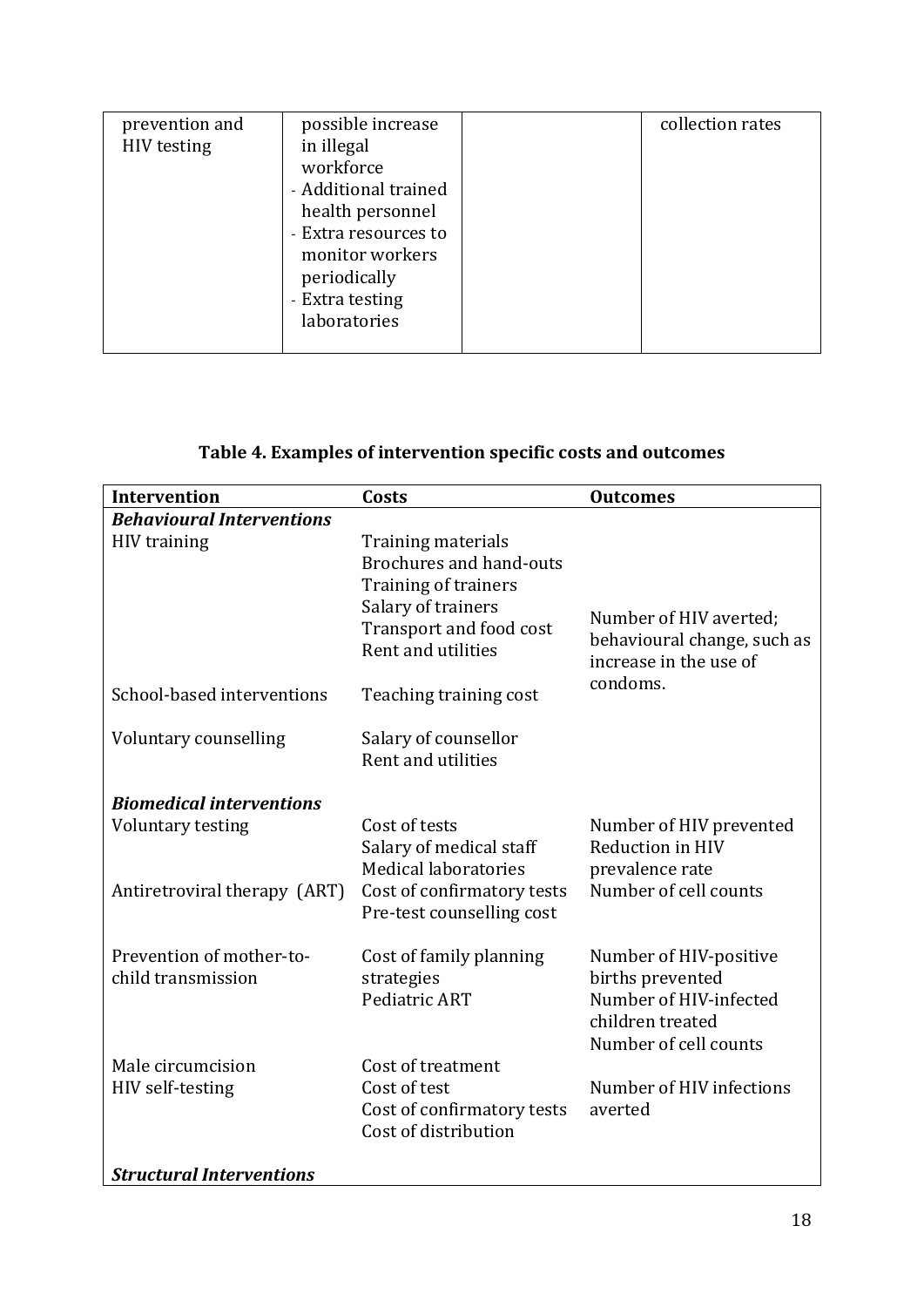| Condom use and                            | Cost of campaigns                                                                                      | <b>DALYs</b>                                                  |
|-------------------------------------------|--------------------------------------------------------------------------------------------------------|---------------------------------------------------------------|
| communication campaigns                   | Salary of staff recruited                                                                              | Number of HIV infections<br>averted Reduction in              |
| Mass media                                | Cost of advertising<br>Salary of staff recruited                                                       | prevalence rate                                               |
| Peer education and condom<br>distribution | Wholesale price of<br>condoms distributed<br>Training of peers<br>Rent and utilities<br>Materials used | Increase in condom use<br>Number of HIV infections<br>averted |

Addition to the abovementioned aspects, there are other factors affecting the economic evaluation of an HIV intervention:

- HIV incidence rate (Waters et al., 2011),
- HIV prevalence rate (Venkatesh et al., 2013),
- prevalence of undiagnosed HIV infections (Paltiel et al., 2005).
- whether key populations were targeted (Yazdanpanah et al., 2010).
- rate of acceptance of HIV interventions (e.g., tests) (Yazdanpanah et al., 2010),
- availability of confirmatory tests and post-test counseling (Yazdanpanah et al., 2010), and
- patient health status and treatment regimen (Meyer-Rath and Over, 2012).

## **1.3. Model Check and Validity**

Building a model requires an understanding of how an intervention works and the identification of the parameters needed and can be estimated from the data. The parameters associated with high levels of uncertainty should be checked in sensitivity analysis to understand how they affect the results and therefore what the impact might be of a wrong assumption.

Furthermore, the mathematical models should be dynamic and consider including HIV positive and negative people, level of sexual risk behaviors, acceptability (and uptake) of HIV interventions, socio-demographic characteristics, and individuals' general view of testing (e.g., resistance to testing) that may influence their willingness to use the intervention (Cambiano et al., 2014).

## **7. REFERENCES**

- <span id="page-18-0"></span>Arndt, C., & Lewis, J. D. (2000). The Macroimplications of HIV/AIDS in South Africa: A Prelimianry Assessment *South African Journal of Economics*.
- <span id="page-18-1"></span>Bertozzi SM, P. N., Wegbreit J, DeMaria LM, Feldman B, Gayle H, Gold J, Grant R, Isbell MT. (2006). *HIV/AIDS Prevention and Treatment* (Vol. 2): New York; Washington, DC: Oxford University Press; World Bank.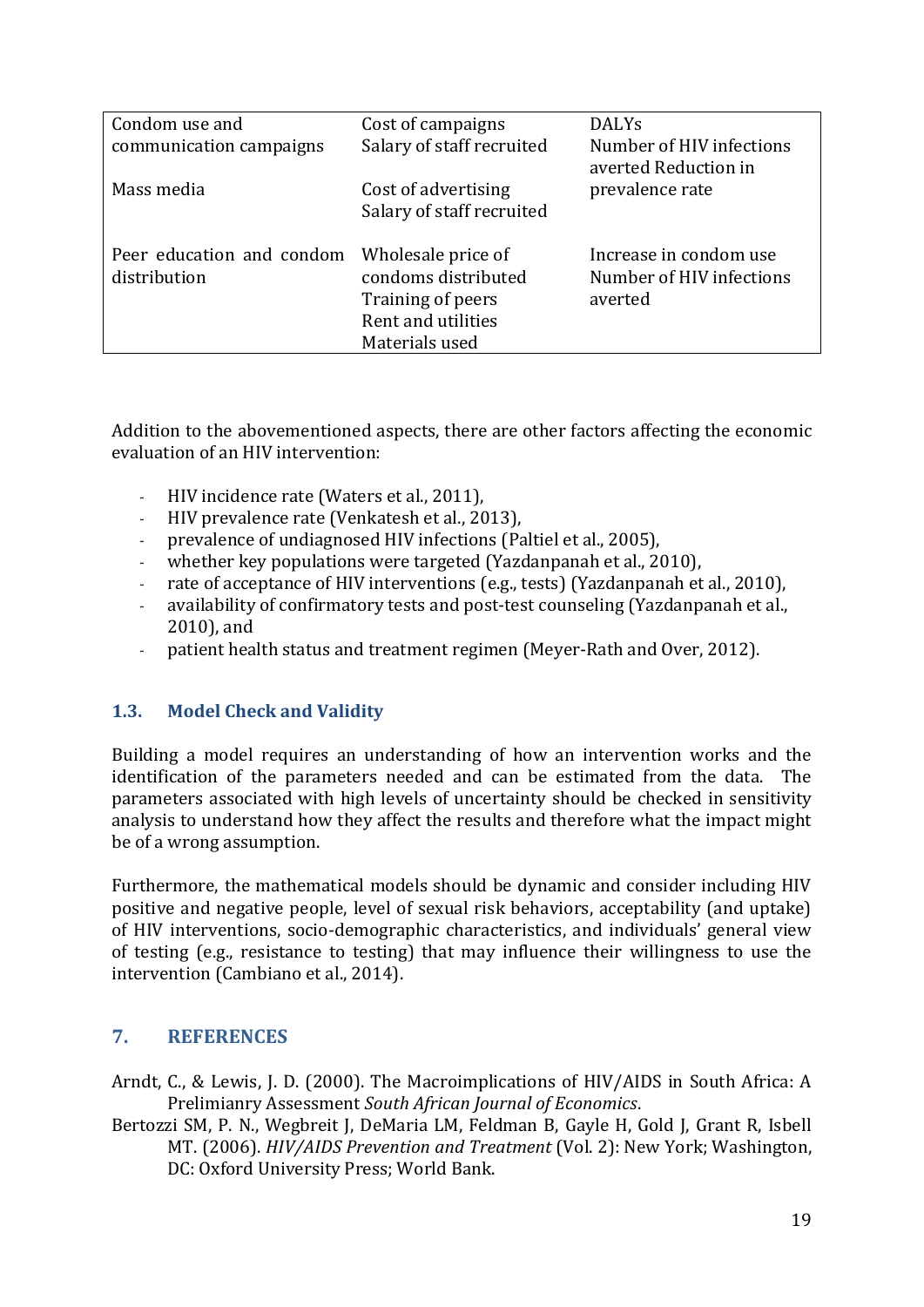- <span id="page-19-15"></span><span id="page-19-13"></span><span id="page-19-12"></span><span id="page-19-11"></span><span id="page-19-0"></span>Cambiano, V., Mavedzenge, SN, Phillips, A. (2014). Modelling the Potential Population Impact and Cost-Effectiveness of Self-Testing for HIV: Evaluation of Data Requirements. *AIDS Behaviour*, 18: S450 - S458.
- Coker, R. (2006). *Migration, public health and compulsory screening for TB and HIV*. London: Institute for Public Policy Research: IPPR.
- <span id="page-19-9"></span>Dowdy, D. W., Sweat, M. D., & Holtgrave, D. R. (2006). Country-wide distribution of the nitrile female condom (FC2) in Brazil and South Africa: a cost-effectiveness analysis. *Aids, 20*(16), 2091-2098.
- <span id="page-19-4"></span>Fernandez, M., Kelly, J., Stevenson, L., Sitzler, C., Hurtado, J., Valdez, C., Benotsch, E. (2005). HIV prevention programs of nongovernmental organizations in Latin America and the Caribbean: the Global AIDS Intervention Network project. *Rev Panam Salud Publica, 17*(3), 154 - 162.
- <span id="page-19-6"></span>Fung, I. C., Guinness, L., Vickerman, P., Watts, C., Vannela, G., Vadhvana, J., . . . Jani, G. (2007). Modelling the impact and cost-effectiveness of the HIV intervention programme amongst commercial sex workers in Ahmedabad, Gujarat, India. *BMC Public Health, 7*, 195.
- <span id="page-19-2"></span>Galárraga, O., M Arantxa Colchero, Richard G Wamai, & Bertozzi, S. M. (2009). HIV prevention cost-effectiveness: a systematic review. *BMC Public Health 2009, 9*(1), S5.
- <span id="page-19-7"></span>Gray, R. H., Li, X., Kigozi, G., Serwadda, D., Nalugoda, F., Watya, S., . . . Wawer, M. (2007). The impact of male circumcision on HIV incidence and cost per infection prevented: a stochastic simulation model from Rakai, Uganda. *Aids, 21*(7), 845- 850.
- <span id="page-19-14"></span><span id="page-19-8"></span>Grosskurth, H., Mosha, F., Todd, J., Mwijarubi, E., Klokke, A., Senkoro, K., . . . et al. (1995). Impact of improved treatment of sexually transmitted diseases on HIV infection in rural Tanzania: randomised controlled trial. *Lancet, 346*(8974), 530-536.
- <span id="page-19-10"></span><span id="page-19-3"></span>Gupta, G. R., Parkhurst, J. O., Ogden, J. A., Aggleton, P., & Mahal, A. (2008). Structural approaches to HIV prevention. *Lancet, 372*(9640), 764-775. doi: 10.1016/s0140- 6736(08)60887-9
- <span id="page-19-1"></span>Haacker, M. (2002). *The Economic Consequences of HIV/AIDS in South Africa*. IMF Working Paper. IMF.
- Hausler, H., Sinanovic, E., Kumaranayake, L., Naidoo, P., Schoeman, H., Karpakis, B., & Godfrey-Faussett, P. (2006). Costs of measures to control tuberculosis/HIV in public primary care facilities in Cape Town, South Africa. *Bull World Health Organ, 84*(7), 528 - 536.
- <span id="page-19-5"></span>Health Canada. (2005). *Public Involvement Framework*.
- Hogan, D., Baltussen, R., Hayashi, C., Lauer, J., & Salomon, J. (2005). Cost-effectiveness analysis of strategies to combat HIV/AIDS in developing countries. *BMJ, 331*(7530), 1431 - 1437.
- Hogan, D. R., Baltussen, R., Hayashi, C., Lauer, J. A., & Salomon, J. A. (2005). Cost effectiveness analysis of strategies to combat HIV/AIDS in developing countries. *Bmj, 331*(7530), 1431-1437.
- John, F. N., Farquhar, C., Kiarie, J. N., Kabura, M. N., & John-Stewart, G. C. (2008). Cost effectiveness of couple counselling to enhance infant HIV-1 prevention. *Int J STD AIDS, 19*(6), 406-409.
- Kahn, J. G., Marseille, E., & Auvert, B. (2006). Cost-effectiveness of male circumcision for HIV prevention in a South African setting. *PLoS Med, 3*(12), e517.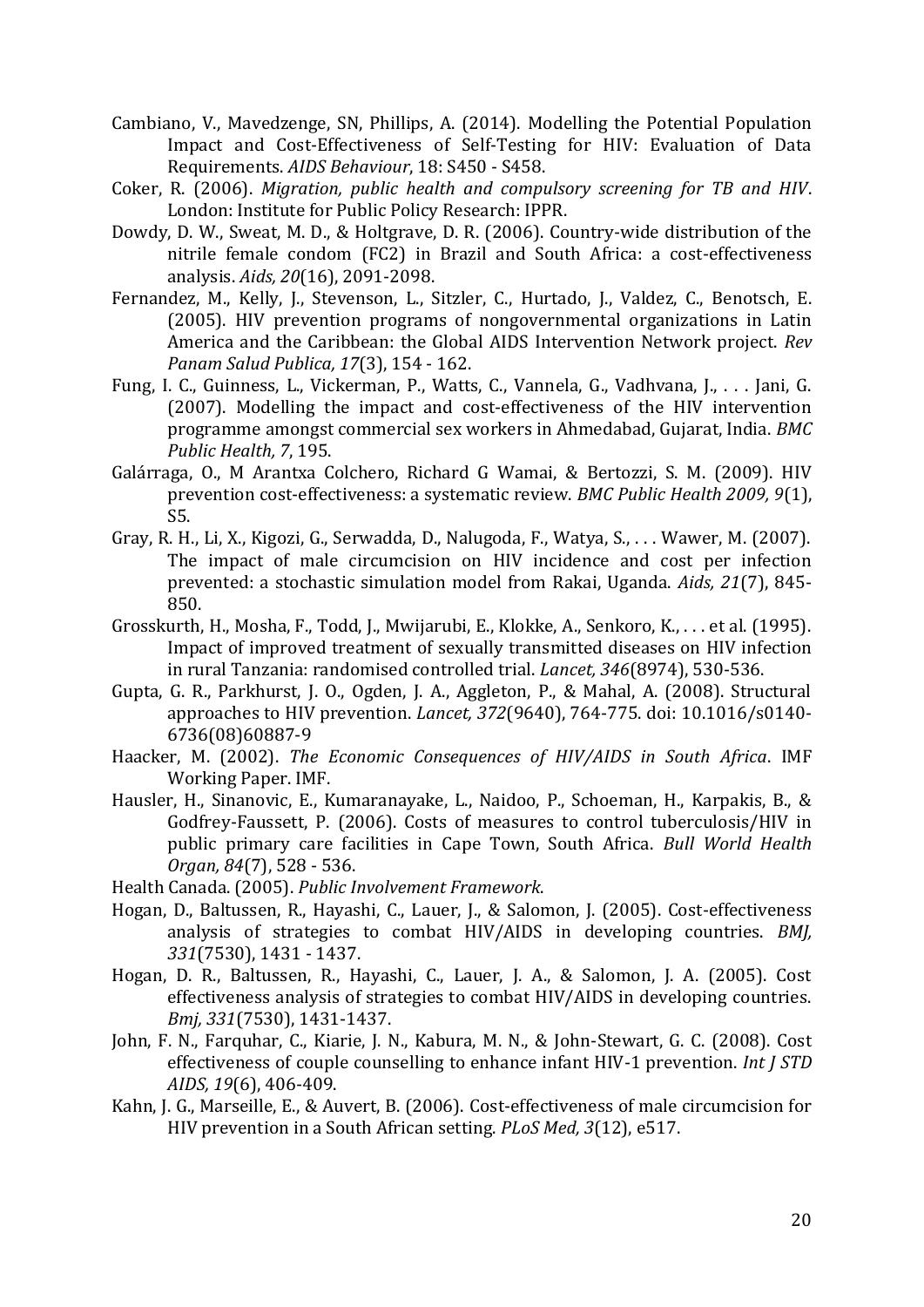- <span id="page-20-12"></span><span id="page-20-11"></span><span id="page-20-7"></span><span id="page-20-2"></span>Kirby, D., Laris, B., & Rolleri, L. (2007). Sex and HIV education programs: their impact on sexual behaviors of young people throughout the world. *J Adolesc Health, 40*(3), 206 - 217.
- <span id="page-20-10"></span><span id="page-20-4"></span>Maclean, C. C., & Stringer, J. S. (2005). Potential cost-effectiveness of maternal and infant antiretroviral interventions to prevent mother-to-child transmission during breast-feeding. *J Acquir Immune Defic Syndr, 38*(5), 570-577.
- <span id="page-20-9"></span>Martin, G., Bollinger, L., Pandit-Rajani, T., Nkambula, R., & Stover, J. (2007b). Costing Male Circumcision in Swaziland and Implications for the Cost Effectiveness of Circumcision as an HIV Intervention (pp. 50). Washington, D.C.: USAID: Health Policy Initiative.
- Martin, G., Bollinger, L., Pandit-Rajani, T., Tshehlo, R., & Stover, J. (2007a). Costing Male Circumcision in Lesotho and Implications for the Cost Effectiveness of Circumcision as an HIV Intervention (pp. 50). Washington, D.C.: USAID: Health Policy Initiative.
- <span id="page-20-5"></span>Meyer-Rath, G and Over, M. (2012). HIV Treatment as Prevention: Modelling the Cost of Antiretroviral Treatment—State of the Art and Future Directions. *Plos Medicine*, 9(7), 1-10.
- <span id="page-20-0"></span>Myers, E. R., Thompson, J. W., & Simpson, K. (1998). Cost-Effectiveness of Mandatory Compared With Voluntary Screening for Human Immunodeficiency Virus in Pregnancy. *Obstetrics & Gynecology, 91*(2), 174-181.
- <span id="page-20-6"></span>Oster, E. (2005). Sexually Transmitted Infections, Sexual Behavior, and the HIV/AIDS Epidemic. *Quarterly Journal of Economics, 120*(2), 467-515.
- <span id="page-20-13"></span>Over, M., Marseille, E., Sudhakar, K., Gold, J., Gupta, I., Indrayan, A., . . . Heywood, P. (2006). Antiretroviral therapy and HIV prevention in India: modeling costs and consequences of policy options. *Sex Transm Dis, 33*(10 Suppl), S145-152.
- Paltiel AD, Weinstein MC, Kimmel AD, Seage GR, Losina E, Zhang H, et al. Expanded screening for HIV in the United States—an analysis of cost-effectiveness. (2005). *N Engl J Med,* 352(6):586–95.
- <span id="page-20-8"></span>Price, M. A., Stewart, S. R., Miller, W. C., Behets, F., Dow, W. H., Martinson, F. E., . . . Cohen, M. S. (2006). The cost-effectiveness of treating male trichomoniasis to avert HIV transmission in men seeking sexually transmitted disease care in Malawi. *J Acquir Immune Defic Syndr, 43*(2), 202-209.
- Reynolds, H. W., Janowitz, B., Homan, R., & Johnson, L. (2006). The value of contraception to prevent perinatal HIV transmission. *Sex Transm Dis, 33*(6), 350- 356.
- <span id="page-20-1"></span>Roy, S. (2014). The effects of HIV/AIDS on economic growths and human capitals: a panel study evidence from Asian countries. *AIDS care, 26*(12), 1568-1575.
- Soorapanth, S., Sansom, S., Bulterys, M., Besser, M., Theron, G., & Fowler, M. G. (2006). Cost-effectiveness of HIV rescreening during late pregnancy to prevent motherto-child HIV transmission in South Africa and other resource-limited settings. *J Acquir Immune Defic Syndr, 42*(2), 213-221.
- Sweat, M., Kerrigan, D., Moreno, L., Rosario, S., Gomez, B., Jerez, H., . . . Barrington, C. (2006). Cost-effectiveness of environmental-structural communication interventions for HIV prevention in the female sex industry in the Dominican Republic. *J Health Commun, 11 Suppl 2*, 123-142.
- Teerawattananon, Y., Vos, T., Tangcharoensathien, V., & Mugford, M. (2005). Costeffectiveness of models for prevention of vertical HIV transmission - voluntary counseling and testing and choices of drug regimen. *Cost Eff Resour Alloc, 3*, 7.
- <span id="page-20-3"></span>The UK House of Commons. (2011). *Health and Social Care Bill*.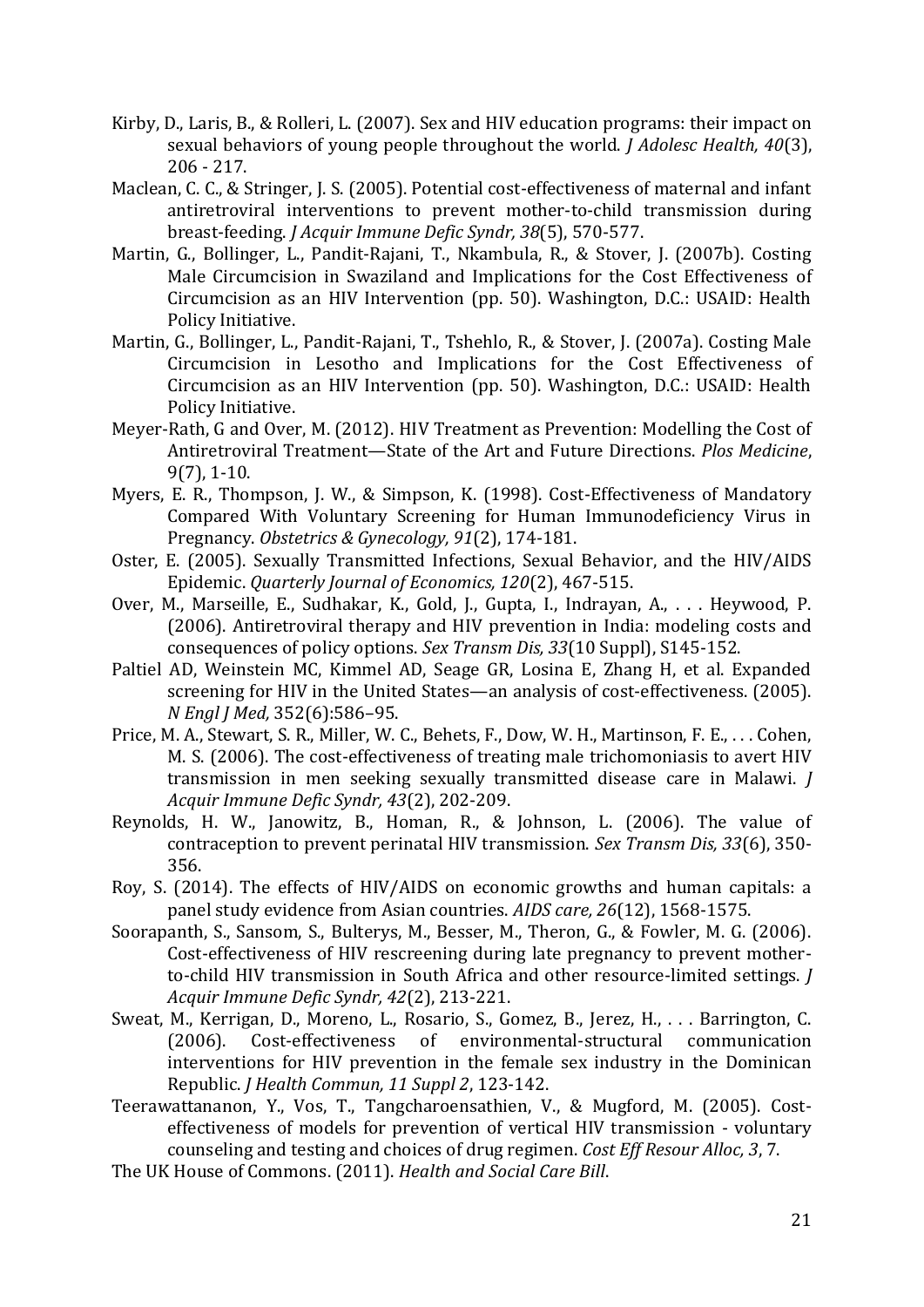- <span id="page-21-4"></span><span id="page-21-2"></span><span id="page-21-1"></span><span id="page-21-0"></span>UNAIDS. (2014). Welcome. *UNAIDS/Resources/Infographi.* Retrieved October, 2014, from<http://www.unaids.org/en/resources/infographics/20120514travel/>
- UNAIDS Inter-agency Task Team on Young People. (2006). Preventing HIV/AIDS in Young People: Evidence from Developing Countries. In David A. Ross, B. Dick & J. Ferguson (Eds.). Geneva: WHO.
- <span id="page-21-3"></span>Venkatesh KK, Becker JE, Kumarasamy N, Nakamura YM, Mayer KH, Losina E, et al. (2013). Clinical impact and cost-effectiveness of expanded voluntary HIV testing in India. *PLoS ONE*, 8(5):e64604.
- Vickerman, P., Kumaranayake, L., Balakireva, O., Guinness, L., Artyukh, O., Semikop, T., . . . Watts, C. (2006). The cost-effectiveness of expanding harm reduction activities for injecting drug users in Odessa, Ukraine. *Sex Transm Dis, 33*(10 Suppl), S89- 102.
- Vickerman, P., Terris-Prestholt, F., Delany, S., Kumaranayake, L., Rees, H., & Watts, C. (2006). Are targeted HIV prevention activities cost-effective in high prevalence settings? Results from a sexually transmitted infection treatment project for sex workers in Johannesburg, South Africa. *Sex Transm Dis, 33*(10 Suppl), S122-132.
- Waters RC, Ostermann J, Reeves TD, Masnick MF, Thielman NM, Bartlett JA, et al. (2011). A cost-effectiveness analysis of alternative HIV retesting strategies in sub-Saharan Africa. *Jaids-J Acquir Immune Defic Syndr,* 56(5):443–52.
- White, R. G., Glynn, J. R., Orroth, K. K., Freeman, E. E., Bakker, R., Weiss, H. A., . . . Hayes, R. J. (2008). Male circumcision for HIV prevention in sub-Saharan Africa: who, what and when? *Aids, 22*(14), 1841-1850.
- White, R. G., Orroth, K. K., Glynn, J. R., Freeman, E. E., Bakker, R., Habbema, J. D., ... Hayes, R. J. (2008). Treating curable sexually transmitted infections to prevent HIV in Africa: still an effective control strategy? *J Acquir Immune Defic Syndr, 47*(3), 346-353.
- Yazdanpanah Y, Sloan CE, Charlois-Ou C, Le Vu S, Semaille C, Costagliola D, et al. (2010). Routine HIV screening in France: clinical impact and cost-effectiveness. *PLoS One,* 5(10):e13132.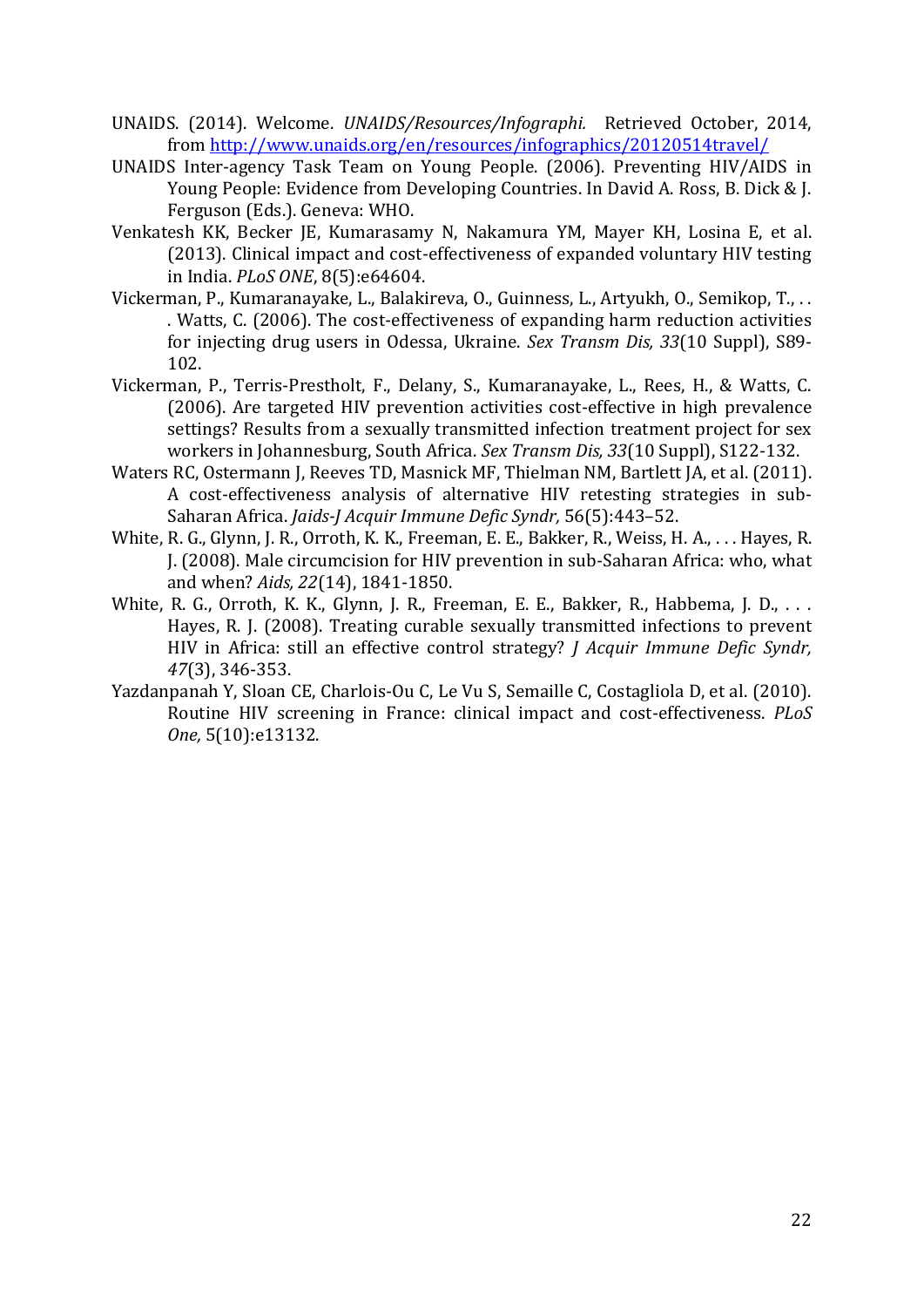## **8. APPENDIX**

<span id="page-22-0"></span>

| Citation/setting      | Intervention    | Target population / issue                         | Epidemic             | <b>Main results</b>                      |
|-----------------------|-----------------|---------------------------------------------------|----------------------|------------------------------------------|
|                       | type            | addressed                                         | profile              |                                          |
|                       |                 | <b>BEHAVIOR CHANGE INTERVENTIONS</b>              |                      |                                          |
| Hausler et al., 2006  | <b>VCT</b>      | Self-presenting and antenatal clients Generalized |                      | ProTEST intervention CE range: US\$ 67   |
| Cape Town, South      |                 | as well as TB and STI patients; high-level        |                      | per HIV infection averted (HIA) in the   |
| Africa                |                 | retrospective annual cost data in 3               |                      | STI clinic to US\$ 112 in the community  |
|                       |                 | care facilities.                                  |                      | health clinic.                           |
| D. Hogan et al., 2005 | VCT,<br>School- | Youth aged 10-18 years. Regular Generalized       |                      | US\$ 6704 per HIA or US\$ 376 per DALY   |
| Sub-Saharan Africa &  | based           | sessions to all students. Costs high-level        | &                    | (assumes 95% coverage).                  |
| South East Asia       | education, etc. | include teacher training.                         | Concentrated         |                                          |
| John et al., 2008     | <b>VCT</b>      | Couple counseling for PMTCT; data Generalized     |                      | Infant HIA for US\$ 483 using any of the |
| Nairobi, Kenya        |                 | on time and costs of pregnant low-level           |                      | two VCT options explored in the study:   |
|                       |                 | women and couple counseling.                      |                      | individual vs. couple counseling.        |
| Vickerman,            | Treatment       | drug users<br>of Injecting                        | (IDUs). Concentrated | 792 HIA at US\$ 97 per HIV infection (at |
| Kumaranayake, et al., | addictions      | Economic costs by coverage and IDU                |                      | 20-38% service coverage and IDU HIV      |
| 2006.                 |                 | HIV prevalence rate.                              |                      | prevalence of 54%).                      |
| Odessa, Ukraine       |                 |                                                   |                      |                                          |
|                       |                 | <b>BIOMEDICAL INTERVENTIONS</b>                   |                      |                                          |
| Over et al., 2006.    | <b>ARTs</b>     | Modeling of 3 ART policy options to Concentrated  |                      | Cost per life year saved compared with   |
| India                 |                 | predict course of the epidemic in the             |                      | baseline scenario is US\$ 146 for        |
|                       |                 | of<br>expanded<br>absence<br>ART                  |                      | ADHERE, US\$ 199 for MTCT+, US\$ 286     |
|                       |                 | availability: improved adherence to               |                      | for below poverty line (BPL).            |
|                       |                 | therapy; treatment for PMTCT                      |                      |                                          |
|                       |                 | including husbands; and subsidies                 |                      |                                          |
|                       |                 | for ART for people living below the               |                      |                                          |
|                       |                 | poverty line.                                     |                      |                                          |

# **Table 5. Studies investigating cost-effectiveness of HIV interventions.**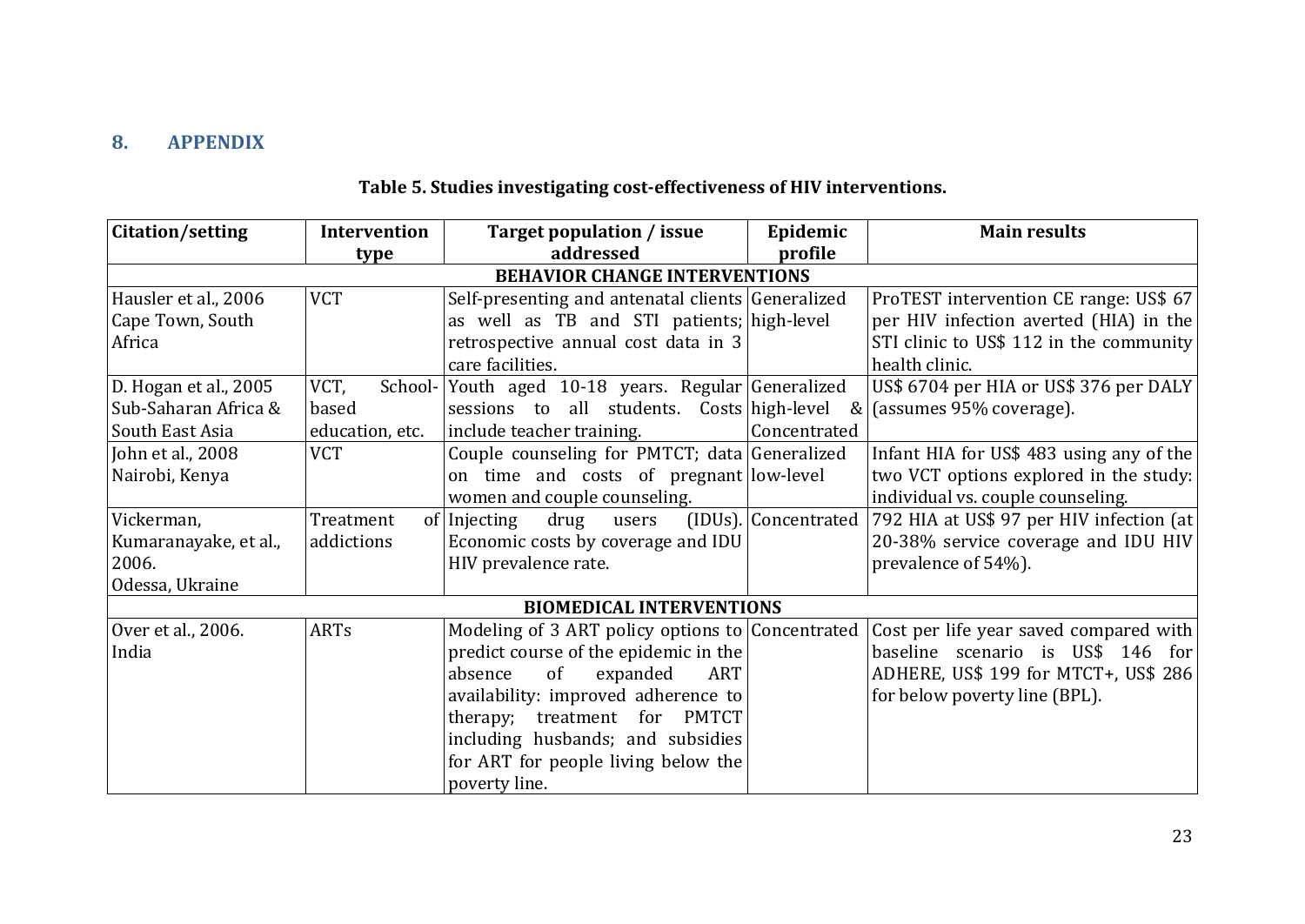| Citation/setting                                   | Intervention | <b>Target population / issue</b>                                                                                                                                                                                                                                                                                                                                                                    | Epidemic           | <b>Main results</b>                                                                                                                                                                                                                                                                                  |
|----------------------------------------------------|--------------|-----------------------------------------------------------------------------------------------------------------------------------------------------------------------------------------------------------------------------------------------------------------------------------------------------------------------------------------------------------------------------------------------------|--------------------|------------------------------------------------------------------------------------------------------------------------------------------------------------------------------------------------------------------------------------------------------------------------------------------------------|
|                                                    | type         | addressed                                                                                                                                                                                                                                                                                                                                                                                           | profile            |                                                                                                                                                                                                                                                                                                      |
| Reynolds et al., 2006.<br>Sub-Saharan Africa       | <b>PMTCT</b> | Contraception as a strategy to Generalized<br>prevent perinatal HIV transmission high-level<br>through decreasing<br>unintended<br>pregnancies that prevents HIV-<br>positive births.<br>Health system<br>perspective with hypothetical sub-<br>population during 1 year.                                                                                                                           |                    | US\$ 663 per HIV-positive birth averted<br>(for the family planning strategy) vs.<br>US\$ 857 per HIV-positive birth averted<br>(with single-dose nevirapine regime).                                                                                                                                |
| Soorapanth et al., 2006. PMTCT<br>South Africa     |              | Cohort of 100,000 women tested at Generalized<br>28, 34 and 36 weeks of pregnancy high-level<br>different combinations of<br>with<br>prenatal prophylactic and pediatric<br>ART regimens.                                                                                                                                                                                                           |                    | <b>HIV</b><br>would<br>rescreening<br>prevent<br>additional infant infections and result in<br>net savings when zidovudine plus<br>single-dose nevirapine or single-dose<br>nevirapine is used for perinatal HIV<br>prevention, and ART was available to<br>treat perinatally HIV-infected children. |
| Maclean & Stringer,<br>2005.<br>Sub-Saharan Africa | <b>PMTCT</b> | Hypothetical cohort of 40,000 Generalized<br>pregnant women. BF for 6 months high-level<br>with daily infant nevirapine (NVP)<br>prophylaxis; maternal combination<br>ART during pregnancy and for 6<br>months of BF; and maternal<br>combination ART only for women<br>who meet CD4 criteria. Each was<br>compared to: BF for 12 months; BF<br>for 6 months; and formula feeding<br>for 12 months. |                    | Providing daily infant NVP cost an<br>additional 93,638 dollars and generated<br>1183 additional QALYs: ICER=US\$<br>79/QALY<br>Maternal<br>combination<br><b>ART</b><br>was<br>potentially very effective but too costly<br>for most resource-poor settings (ICER:<br>US\$ 87/QALY).                |
| Teerawattananon et al., PMTCT<br>2005.<br>Thailand |              | Modeling of hypothetical cohort of Generalized<br>100,000<br>pregnancies.<br>assessed CE of 4 ART<br>model<br>regimens given in addition to VCT                                                                                                                                                                                                                                                     | Decision low-level | One VCT session with AZT+NVP averts<br>337 cases of infection at US\$ 556 per<br>case averted, while two VCT with the<br>same drug regimen averts 16 additional                                                                                                                                      |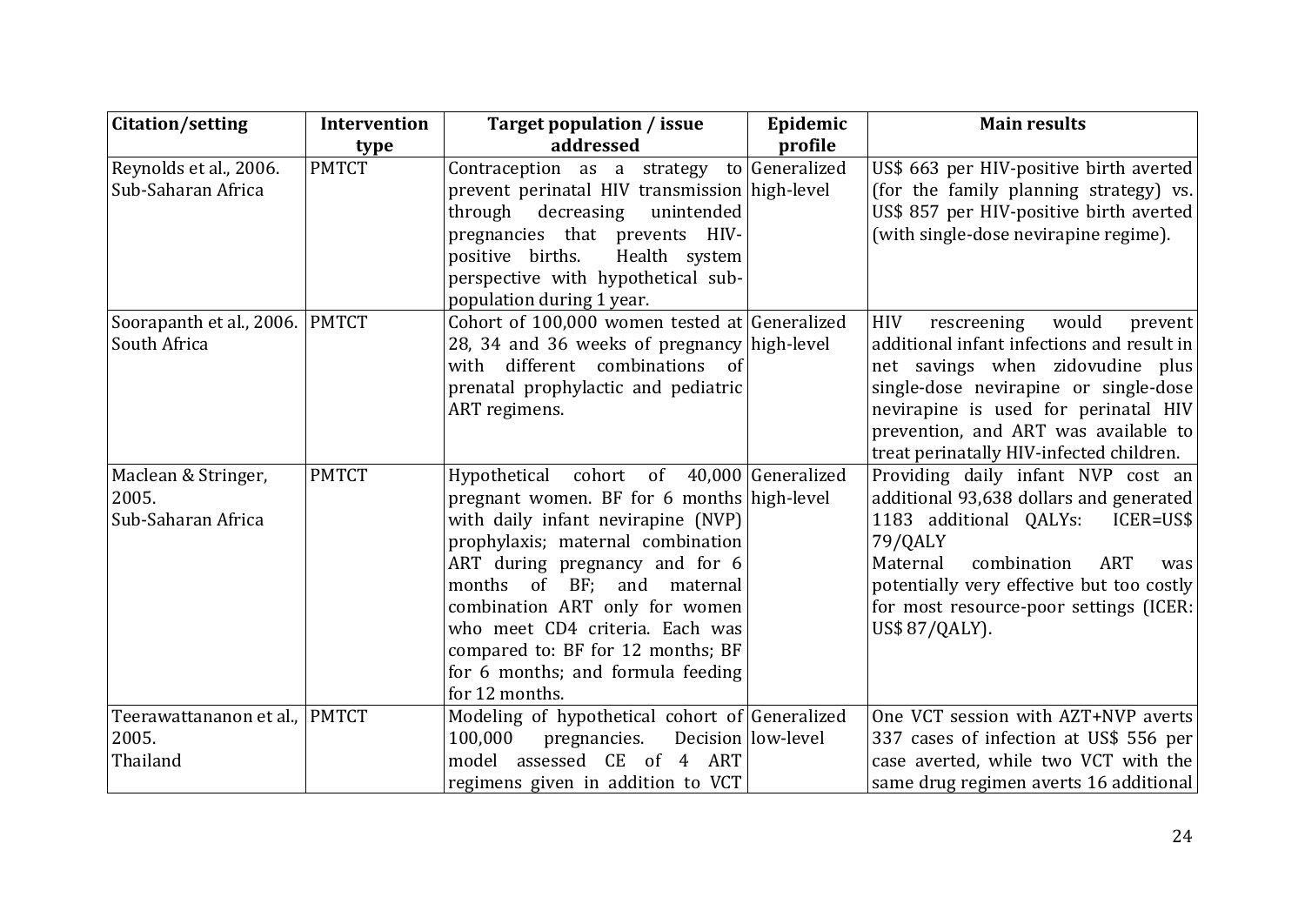| Citation/setting                                                                | <b>Intervention</b>      | Target population / issue                                                                                                                                                                                                                                                                      | Epidemic           | <b>Main results</b>                                                                                                                                                                                                                                                                                                          |
|---------------------------------------------------------------------------------|--------------------------|------------------------------------------------------------------------------------------------------------------------------------------------------------------------------------------------------------------------------------------------------------------------------------------------|--------------------|------------------------------------------------------------------------------------------------------------------------------------------------------------------------------------------------------------------------------------------------------------------------------------------------------------------------------|
|                                                                                 | type                     | addressed                                                                                                                                                                                                                                                                                      | profile            |                                                                                                                                                                                                                                                                                                                              |
|                                                                                 |                          | for PMTCT: a) Zidovudine $(AZT)$ ; b)<br>Nevirapine (NVP); c) a combination<br>of AZT for early antenatal attenders<br>and NVP for late arrivals; and d)<br>combined administration of AZT and<br>NVP and to assess the incremental<br>CE of adding a second VCT session in<br>late pregnancy. |                    | cases at cost of US\$ 1266 per infection<br>averted. The incremental CE ratio of<br>moving from 1VCT, AZT+NVP to 2VCT,<br>AZT+NVP is US\$ 16,000 per additional<br>averted case, which is much lower than<br>the recommended threshold value for<br>HIV infection averted in Thailand.                                       |
| Vickerman, Terris-<br>Prestholt, et al., 2006.<br>South Africa,<br>Johannesburg | Treatment<br><b>STIs</b> | of Female<br>sex<br>workers<br>fitted to high-level<br>mathematical<br>model,<br>epidemiological data, to estimate<br>HIV & STI cases prevented. CE of<br>intervention with and without<br>periodic presumptive<br>treatment<br>$(PPT)$ .                                                      | (FSW); Generalized | US\$ 2093 per HIA or US\$ 78 per DALY;<br>US\$ 85 per DALY if FSW treated $w/$<br>syndromic management; incremental<br>cost of adding PPT was US\$ 31 per<br>DALY.                                                                                                                                                           |
| Price et al., 2006.<br>Malawi, Lilongwe                                         | Treatment<br><b>STIs</b> | of Male clinic attendees with urethritis Generalized<br>and genital ulcer disease (GUD) were high-level<br>randomized to receive treatment for<br>trichomoniasis or placebo<br>in<br>addition to the standard of care.                                                                         |                    | Expanding STI services to include<br>trichomoniasis represents an excess<br>cost of US\$ 350.2 and prevents 22.7<br>cases of HIV in comparison to the status<br>quo; this is equivalent to an ICER of US\$<br>15.43.                                                                                                         |
| Oster, 2005.<br>Africa                                                          | Treatment<br><b>STIs</b> | of Modeling<br>based<br>on decreasing Generalized<br>transmission rates, involves treating<br>other untreated (bacterial) sexually<br>transmitted infections. Intervention<br>modeled on the Mwanza, Tanzania<br>Grosskurth et al., 1995.                                                      |                    | Intervention would save 291 million life<br>years with 13 million HIA. Achieved at a<br>cost of US\$ 3.67 per life year, and<br>around US \$ 78 per infection. Sexual<br>behavior intervention slightly less<br>effective, preventing 6 million infections<br>at a cost of US\$ 16.82 per life year and<br>US\$ 436 per HIA. |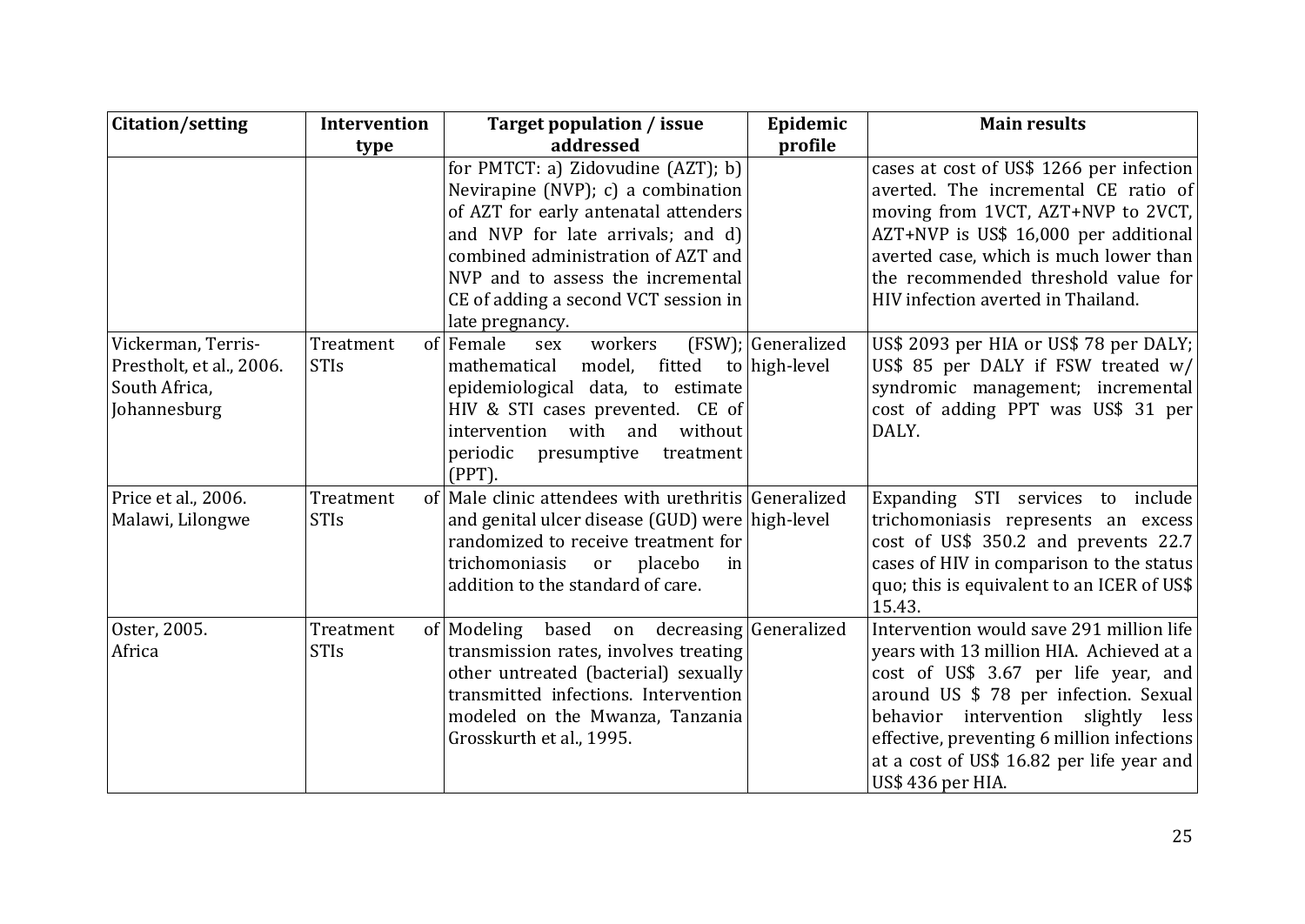| Citation/setting                                                     | Intervention             | Target population / issue                                                                                                                                                                                                                                                                             | Epidemic | <b>Main results</b>                                                                                                                                                                                                                                          |
|----------------------------------------------------------------------|--------------------------|-------------------------------------------------------------------------------------------------------------------------------------------------------------------------------------------------------------------------------------------------------------------------------------------------------|----------|--------------------------------------------------------------------------------------------------------------------------------------------------------------------------------------------------------------------------------------------------------------|
|                                                                      | type                     | addressed                                                                                                                                                                                                                                                                                             | profile  |                                                                                                                                                                                                                                                              |
| White, Orroth, et al.,<br>2008.<br>East and West Africa              | Treatment<br><b>STIs</b> | of STI simulation model fitted to four Generalized<br><b>HIV</b><br>epidemics<br>estimate low-<br>to<br>population-attributable fractions of high-level<br>incident HIV attributable to STIs.<br>Cost per HIA compared with lifetime<br>HIV treatment costs (US \$3500).                              | and      | Cost per HIA range: US\$ 321-1665.<br>Curable STI interventions remain cost-<br>saving when compared to lifetime HIV<br>treatment costs in generalized HIV<br>epidemics, populations with high-risk<br>behaviors & low male circumcision<br>rates.           |
| Kahn et al., 2006.                                                   | Male                     | General adult male population. 1000 Generalized                                                                                                                                                                                                                                                       |          | US\$181 per HIA (at 25.6% adult HIV                                                                                                                                                                                                                          |
| South Africa, Gauteng<br>Province                                    | circumcision<br>(MC)     | newly circumcised adult men high-level<br>followed dynamically over 20 years<br>to estimate HIV incidence reduction.                                                                                                                                                                                  |          | prevalence).<br>US\$ 551 per HIA (at $8.4\%$ adult<br>prevalence).                                                                                                                                                                                           |
| Gray et al., 2007.<br>Uganda, Rakai                                  | <b>MC</b>                | MC for males with impact on HIV Generalized<br>incidence reduction for both males high-level<br>and females aged 15+. Efficacy (40-<br>60%) and coverage rates $(25-100\%)$<br>varied.                                                                                                                |          | 19-58 surgeries per infection averted<br>over 10 years; US\$ 1269-3911 per HIA<br>based<br>on $(40-60\%)$ efficacy of<br>circumcision and 75% service coverage.                                                                                              |
| Martin et al., 2007b;<br>Martin et al., 2007a<br>Lesotho & Swaziland | <b>MC</b>                | Adult population. Country-wide CE Generalized<br>of scaling up MC among males (ages high-level<br>15 49) to 57.5 percent coverage (i.e.,<br>to reduce number of uncircumcised<br>men by half) between 2008 and<br>2020.                                                                               |          | US\$ 292 per HIA in Lesotho; one HIV<br>infection would be averted for every 6.1<br>MCs. US\$176 per HIA in Swaziland; one<br>HIV infection would be averted for<br>every 4.1 circumcisions.                                                                 |
| White, Glynn, et al.,<br>2008.<br>Sub-Saharan Africa                 | <b>MC</b>                | Individual-based model fitted to the Generalized<br>characteristics of illustrative high- high-level<br>HIV-prevalence population in sub-<br>Saharan<br>Africa<br>The<br><b>CE</b><br>was<br>calculated over 2-50 years. Future<br>costs and effects discounted and<br>compared with present value of |          | The cost per HIA by the default<br>intervention targeted at 15–49 year<br>olds, over 5, 10, 20, 30, 40 and 50 years,<br>was US\$ 974 (691-1964), 431 (308-<br>842), 195<br>$(143-356)$ , 132 $(100-232)$ , 104 $(81-$<br>179), and 89 (71–150) respectively. |